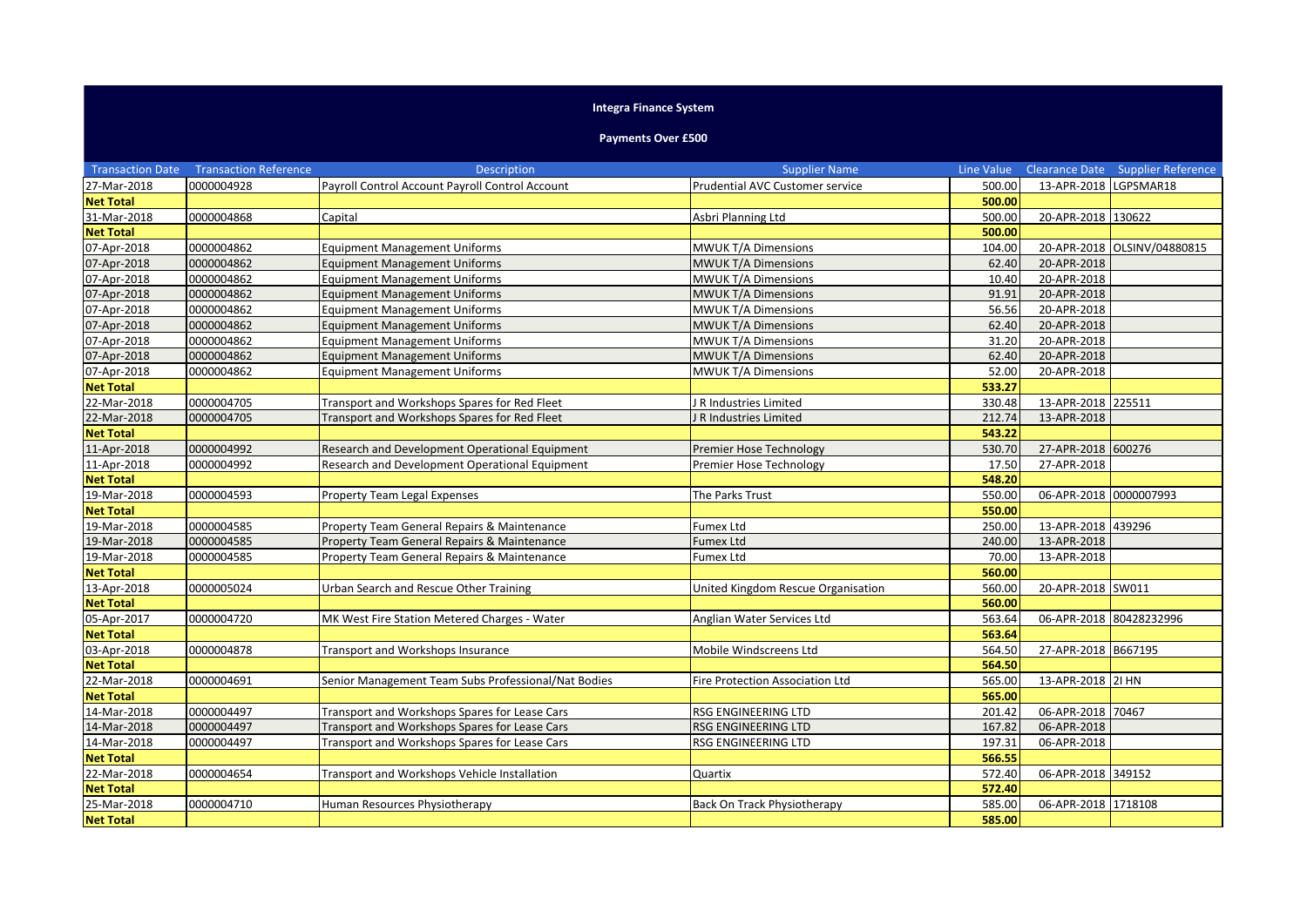| 04-Apr-2018      | 0000004882 | Service Delivery Admin Support Employment Agency Payments | Adecco Uk Ltd                     | 590.40 | 13-APR-2018 28076661   |                             |
|------------------|------------|-----------------------------------------------------------|-----------------------------------|--------|------------------------|-----------------------------|
| <b>Net Total</b> |            |                                                           |                                   | 590.40 |                        |                             |
| 30-Mar-2018      | 0000004877 | Human Resources Recruitment Expenses                      | Coach House Media Ltd             | 598.00 | 13-APR-2018 13844      |                             |
| <b>Net Total</b> |            |                                                           |                                   | 598.00 |                        |                             |
| 27-Mar-2018      | 0000004797 | Driving School Consultancy Fees                           | Oxfordshire County Council        | 360.00 | 13-APR-2018 3920224271 |                             |
| 27-Mar-2018      | 0000004797 | <b>Driving School Consultancy Fees</b>                    | Oxfordshire County Council        | 255.59 | 13-APR-2018            |                             |
| <b>Net Total</b> |            |                                                           |                                   | 615.59 |                        |                             |
| 27-Mar-2018      | 0000004747 | Human Resources Employment Agency Payments                | Hays Specialist Recruitment Ltd   | 615.91 | 06-APR-2018 1008455529 |                             |
| <b>Net Total</b> |            |                                                           |                                   | 615.91 |                        |                             |
| 01-Apr-2018      | 0000005039 | Beaconsfield Fire Station Travel and Accommodation        | <b>One Time Vendors</b>           | 616.00 | 17-APR-2018 00747      |                             |
| <b>Net Total</b> |            |                                                           |                                   | 616.00 |                        |                             |
| 28-Mar-2018      | 0000004751 | <b>Equipment Management Welfare</b>                       | <b>BOC Ltd</b>                    | 631.20 | 20-APR-2018 3046353561 |                             |
| <b>Net Total</b> |            |                                                           |                                   | 631.20 |                        |                             |
| 11-Apr-2018      | 0000004986 | <b>Finance Statutory Publication Costs</b>                | Iohnston Publishing Ltd           | 657.00 | 27-APR-2018 4662281    |                             |
| <b>Net Total</b> |            |                                                           |                                   | 657.00 |                        |                             |
| 24-Mar-2018      | 0000004638 | Property Team General Repairs & Maintenance               | <b>Electrical Services Hbb</b>    | 660.00 | 06-APR-2018 1387       |                             |
| <b>Net Total</b> |            |                                                           |                                   | 660.00 |                        |                             |
| 08-Sep-2017      | 0000004920 | <b>Apprentices Staff Training Fees</b>                    | The Institution Of Fire Engineers | 666.00 |                        | 13-APR-2018 INV-196668-Y9B8 |
| <b>Net Total</b> |            |                                                           |                                   | 666.00 |                        |                             |
| 28-Mar-2018      | 0000004947 | <b>Staff Development Staff Training Fees</b>              | Holiday Inn Aylesbury             | 224.18 | 20-APR-2018 62934      |                             |
| 28-Mar-2018      | 0000004947 | <b>Staff Development Staff Training Fees</b>              | Holiday Inn Aylesbury             | 224.18 | 20-APR-2018            |                             |
| 28-Mar-2018      | 0000004947 | <b>Staff Development Staff Training Fees</b>              | Holiday Inn Aylesbury             | 224.18 | 20-APR-2018            |                             |
| 28-Mar-2018      | 0000004947 | <b>Staff Development Staff Training Fees</b>              | Holiday Inn Aylesbury             | 3.11   | 20-APR-2018            |                             |
| <b>Net Total</b> |            |                                                           |                                   | 675.65 |                        |                             |
| 23-Feb-2018      | 0000004948 | Transport and Workshops Spares for Red Fleet              | Truckeast Ltd                     | 685.98 | 13-APR-2018 15078919   |                             |
| <b>Net Total</b> |            |                                                           |                                   | 685.98 |                        |                             |
| 28-Mar-2018      | 0000004778 | Human Resources Employment Agency Payments                | Adecco Uk Ltd                     | 689.71 | 13-APR-2018 28070696   |                             |
| <b>Net Total</b> |            |                                                           |                                   | 689.71 |                        |                             |
| 15-Mar-2018      | 0000004530 | Urban Search and Rescue Dog Handling Costs                | Unique Pets                       | 152.13 | 06-APR-2018 27         |                             |
| 15-Mar-2018      | 0000004530 | Urban Search and Rescue Dog Handling Costs                | Unique Pets                       | 3.74   | 06-APR-2018            |                             |
| 15-Mar-2018      | 0000004530 | Urban Search and Rescue Dog Handling Costs                | Unique Pets                       | 3.33   | 06-APR-2018            |                             |
| 15-Mar-2018      | 0000004530 | Urban Search and Rescue Dog Handling Costs                | Unique Pets                       | 6.66   | 06-APR-2018            |                             |
| 15-Mar-2018      | 0000004530 | Urban Search and Rescue Dog Handling Costs                | Unique Pets                       | 20.79  | 06-APR-2018            |                             |
| 15-Mar-2018      | 0000004530 | Urban Search and Rescue Dog Handling Costs                | <b>Unique Pets</b>                | 58.33  | 06-APR-2018            |                             |
| 15-Mar-2018      | 0000004530 | Urban Search and Rescue Dog Handling Costs                | Unique Pets                       | 37.08  | 06-APR-2018            |                             |
| 15-Mar-2018      | 0000004530 | Urban Search and Rescue Dog Handling Costs                | Unique Pets                       | 20.83  | 06-APR-2018            |                             |
| 15-Mar-2018      | 0000004530 | Urban Search and Rescue Dog Handling Costs                | Unique Pets                       | 15.83  | 06-APR-2018            |                             |
| 15-Mar-2018      | 0000004530 | Urban Search and Rescue Dog Handling Costs                | Unique Pets                       | 15.83  | 06-APR-2018            |                             |
| 15-Mar-2018      | 0000004530 | Urban Search and Rescue Dog Handling Costs                | Unique Pets                       | 25.83  | 06-APR-2018            |                             |
| 15-Mar-2018      | 0000004530 | Urban Search and Rescue Dog Handling Costs                | Unique Pets                       | 3.75   | 06-APR-2018            |                             |
| 15-Mar-2018      | 0000004530 | Urban Search and Rescue Dog Handling Costs                | Unique Pets                       | 29.16  | 06-APR-2018            |                             |
| 15-Mar-2018      | 0000004530 | Urban Search and Rescue Dog Handling Costs                | <b>Unique Pets</b>                | 16.66  | 06-APR-2018            |                             |
| 15-Mar-2018      | 0000004530 | Urban Search and Rescue Dog Handling Costs                | Unique Pets                       | 5.83   | 06-APR-2018            |                             |
| 15-Mar-2018      | 0000004530 | Urban Search and Rescue Dog Handling Costs                | Unique Pets                       | 14.99  | 06-APR-2018            |                             |
| 15-Mar-2018      | 0000004530 | Urban Search and Rescue Dog Handling Costs                | Unique Pets                       | 17.49  | 06-APR-2018            |                             |
|                  |            |                                                           |                                   |        |                        |                             |
| 15-Mar-2018      | 0000004530 | Urban Search and Rescue Dog Handling Costs                | <b>Unique Pets</b>                | 49.99  | 06-APR-2018            |                             |
| 15-Mar-2018      | 0000004530 | Urban Search and Rescue Dog Handling Costs                | Unique Pets                       | 16.24  | 06-APR-2018            |                             |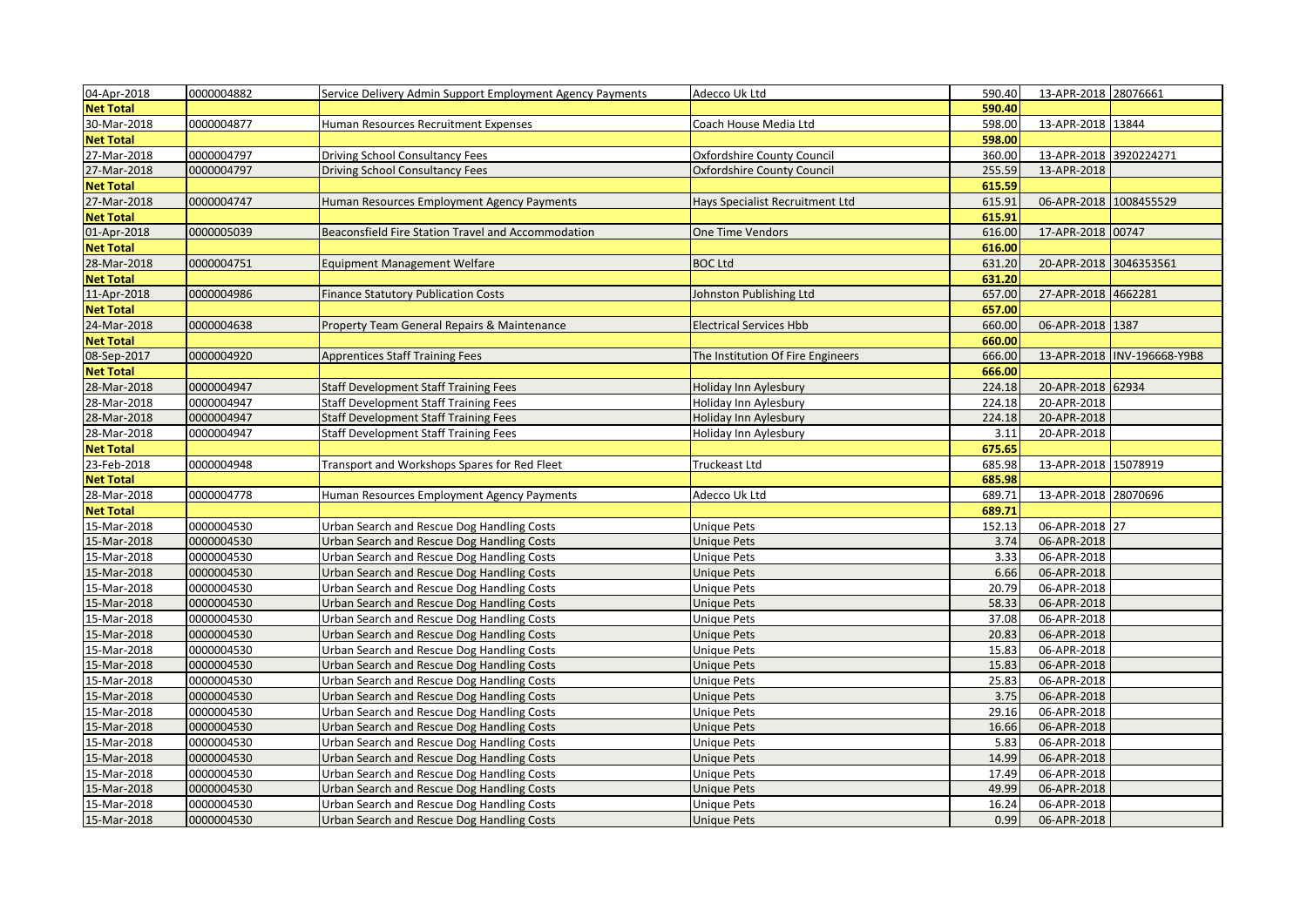| 15-Mar-2018      | 0000004530 | Urban Search and Rescue Dog Handling Costs                 | Unique Pets                         | 2.49   | 06-APR-2018            |  |
|------------------|------------|------------------------------------------------------------|-------------------------------------|--------|------------------------|--|
| 15-Mar-2018      | 0000004530 | Urban Search and Rescue Dog Handling Costs                 | <b>Unique Pets</b>                  | 7.99   | 06-APR-2018            |  |
| 15-Mar-2018      | 0000004530 | Urban Search and Rescue Dog Handling Costs                 | Unique Pets                         | 15.00  | 06-APR-2018            |  |
| 15-Mar-2018      | 0000004530 | Urban Search and Rescue Dog Handling Costs                 | <b>Unique Pets</b>                  | 9.99   | 06-APR-2018            |  |
| 15-Mar-2018      | 0000004530 | Urban Search and Rescue Dog Handling Costs                 | <b>Unique Pets</b>                  | 29.16  | 06-APR-2018            |  |
| 15-Mar-2018      | 0000004530 | Urban Search and Rescue Dog Handling Costs                 | <b>Unique Pets</b>                  | 8.08   | 06-APR-2018            |  |
| 15-Mar-2018      | 0000004530 | Urban Search and Rescue Dog Handling Costs                 | <b>Unique Pets</b>                  | 5.93   | 06-APR-2018            |  |
| 15-Mar-2018      | 0000004530 | Urban Search and Rescue Dog Handling Costs                 | <b>Unique Pets</b>                  | 8.33   | 06-APR-2018            |  |
| 15-Mar-2018      | 0000004530 | Urban Search and Rescue Dog Handling Costs                 | Unique Pets                         | 24.54  | 06-APR-2018            |  |
| 15-Mar-2018      | 0000004530 | Urban Search and Rescue Dog Handling Costs                 | <b>Unique Pets</b>                  | 4.83   | 06-APR-2018            |  |
| 15-Mar-2018      | 0000004530 | Urban Search and Rescue Dog Handling Costs                 | Unique Pets                         | 11.16  | 06-APR-2018            |  |
| 15-Mar-2018      | 0000004530 | Urban Search and Rescue Dog Handling Costs                 | Unique Pets                         | 21.21  | 06-APR-2018            |  |
| 15-Mar-2018      | 0000004530 | Urban Search and Rescue Dog Handling Costs                 | Unique Pets                         | 33.33  | 06-APR-2018            |  |
| <b>Net Total</b> |            |                                                            |                                     | 697.52 |                        |  |
| 28-Mar-2018      | 0000004536 | Service Delivery Admin Support Employment Agency Payments  | Adecco Uk Ltd                       | 702.36 | 06-APR-2018 28059133   |  |
| <b>Net Total</b> |            |                                                            |                                     | 702.36 |                        |  |
| 15-Mar-2018      | 0000004484 | Research and Development Operational Equipment             | Ruth Lee Ltd                        | 26.60  | 06-APR-2018 16468      |  |
| 15-Mar-2018      | 0000004484 | Research and Development Operational Equipment             | Ruth Lee Ltd                        | 690.50 | 06-APR-2018            |  |
| <b>Net Total</b> |            |                                                            |                                     | 717.10 |                        |  |
| 21-Mar-2018      | 0000004779 | Service Delivery Admin Support Employment Agency Payments  | Adecco Uk Ltd                       | 721.87 | 13-APR-2018 28065139   |  |
| <b>Net Total</b> |            |                                                            |                                     | 721.87 |                        |  |
| 28-Mar-2018      | 0000004777 | Service Delivery Admin Support Employment Agency Payments  | Adecco Uk Ltd                       | 721.87 | 13-APR-2018 28070697   |  |
| <b>Net Total</b> |            |                                                            |                                     | 721.87 |                        |  |
| 12-Apr-2018      | 0000004995 | Urban Search and Rescue Contracted Maintenance             | <b>Babcock Critical services-MA</b> | 745.17 | 20-APR-2018 SMAI007117 |  |
| <b>Net Total</b> |            |                                                            |                                     | 745.17 |                        |  |
| 28-Mar-2018      | 0000004886 | <b>Prevention Training Equipment</b>                       | One Time Vendors                    | 760.00 | 20-APR-2018 9500162959 |  |
| <b>Net Total</b> |            |                                                            |                                     | 760.00 |                        |  |
| 21-Mar-2018      | 0000004794 | Urban Search and Rescue Protective Clothing                | <b>Future Safety Ltd</b>            | 688.50 | 06-APR-2018 4220       |  |
| 21-Mar-2018      | 0000004794 | Urban Search and Rescue Protective Clothing                | <b>Future Safety Ltd</b>            | 76.50  | 06-APR-2018            |  |
| 21-Mar-2018      | 0000004794 | Urban Search and Rescue Protective Clothing                | Future Safety Ltd                   | 11.00  | 06-APR-2018            |  |
| <b>Net Total</b> |            |                                                            |                                     | 776.00 |                        |  |
| 19-Apr-2018      | 0000005079 | Property Team General Postage                              | Royal Mail Group Ltd                | 787.00 | 27-APR-2018 1802018853 |  |
| <b>Net Total</b> |            |                                                            |                                     | 787.00 |                        |  |
| 22-Feb-2018      | 0000004810 | Transport and Workshops Vehicle Installation               | John Lamb Commercials               | 790.00 | 06-APR-2018 19304      |  |
| <b>Net Total</b> |            |                                                            |                                     | 790.00 |                        |  |
| 24-Mar-2018      | 0000004627 | Great Missenden Fire Station Plan Preventative Maintenance | <b>Electrical Services Hbb</b>      | 36.36  | 06-APR-2018 1398       |  |
| 24-Mar-2018      | 0000004627 | Broughton Fire Station Plan Preventative Maintenance       | <b>Electrical Services Hbb</b>      | 36.36  | 06-APR-2018            |  |
| 24-Mar-2018      | 0000004627 | Newport Pagnell Fire Station Plan Preventative Maintenance | <b>Electrical Services Hbb</b>      | 36.36  | 06-APR-2018            |  |
| 24-Mar-2018      | 0000004627 | MK West Fire Station Plan Preventative Maintenance         | <b>Electrical Services Hbb</b>      | 36.36  | 06-APR-2018            |  |
| 24-Mar-2018      | 0000004627 | MK West Fire Station Plan Preventative Maintenance         | <b>Electrical Services Hbb</b>      | 36.36  | 06-APR-2018            |  |
| 24-Mar-2018      | 0000004627 | Winslow Fire Station Plan Preventative Maintenance         | <b>Electrical Services Hbb</b>      | 36.36  | 06-APR-2018            |  |
| 24-Mar-2018      | 0000004627 | Brill Fire Station Plan Preventative Maintenance           | <b>Electrical Services Hbb</b>      | 36.36  | 06-APR-2018            |  |
| 24-Mar-2018      | 0000004627 | High Wycombe Fire Station Plan Preventative Maintenance    | <b>Electrical Services Hbb</b>      | 36.36  | 06-APR-2018            |  |
| 24-Mar-2018      | 0000004627 | Stokenchurch Fire Station Plan Preventative Maintenance    | Electrical Services Hbb             | 36.36  | 06-APR-2018            |  |
| 24-Mar-2018      | 0000004627 | Gerrards Cross Fire Station Plan Preventative Maintenance  | <b>Electrical Services Hbb</b>      | 36.36  | 06-APR-2018            |  |
| 24-Mar-2018      | 0000004627 | Beaconsfield Fire Station Plan Preventative Maintenance    | <b>Electrical Services Hbb</b>      | 36.36  | 06-APR-2018            |  |
| 24-Mar-2018      | 0000004627 | Princes Risborough Station Plan Preventative Maintenance   | Electrical Services Hbb             | 36.36  | 06-APR-2018            |  |
| 24-Mar-2018      | 0000004627 | Haddenham Fire Station Plan Preventative Maintenance       | <b>Electrical Services Hbb</b>      | 36.36  | 06-APR-2018            |  |
|                  |            |                                                            |                                     |        |                        |  |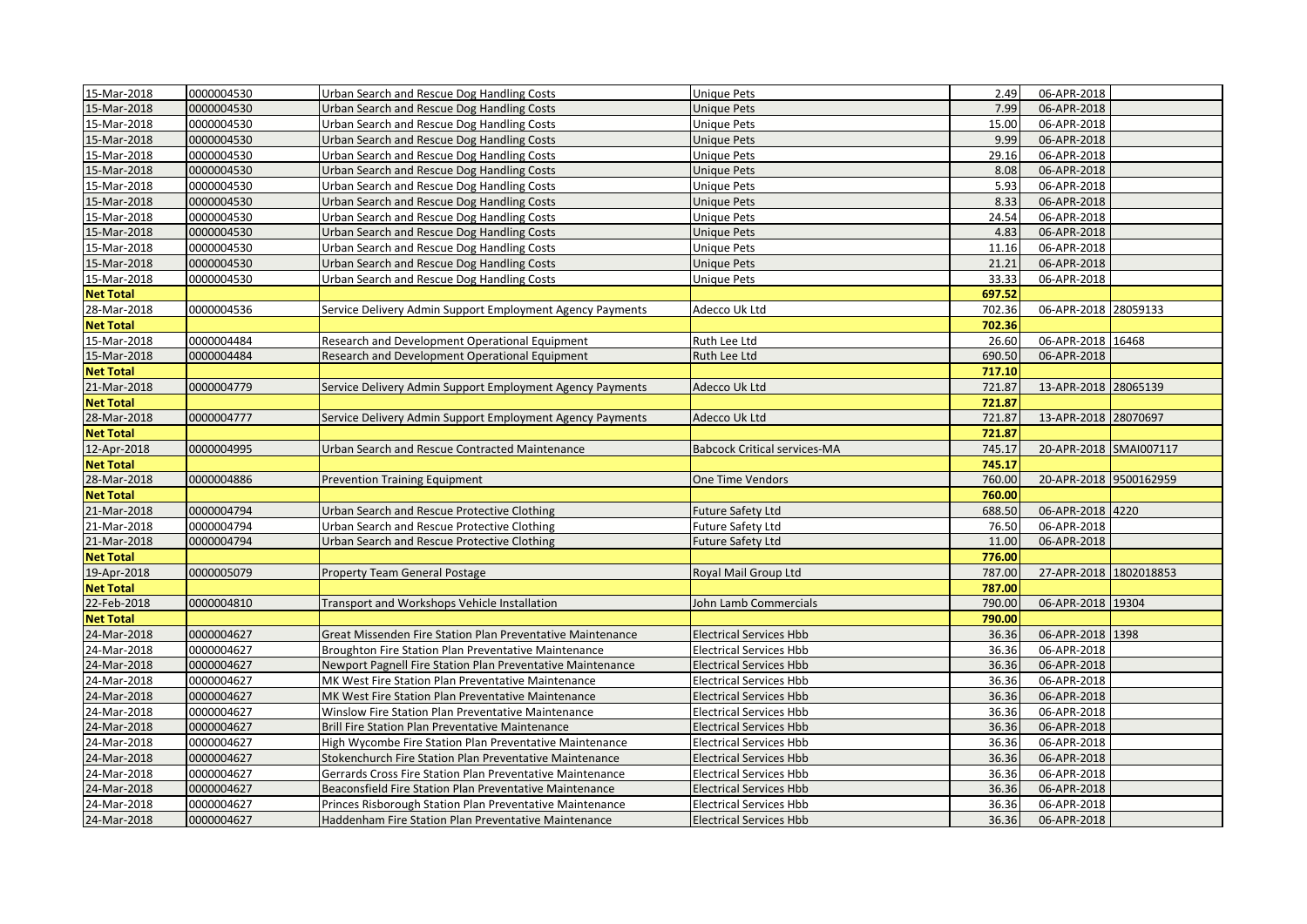| 24-Mar-2018      | 0000004627 | Aylesbury Fire Station Plan Preventative Maintenance       | <b>Electrical Services Hbb</b>           | 36.36    | 06-APR-2018            |  |
|------------------|------------|------------------------------------------------------------|------------------------------------------|----------|------------------------|--|
| 24-Mar-2018      | 0000004627 | Waddesdon Fire Station Plan Preventative Maintenance       | <b>Electrical Services Hbb</b>           | 36.36    | 06-APR-2018            |  |
| 24-Mar-2018      | 0000004627 | Buckingham Fire Station Plan Preventative Maintenance      | <b>Electrical Services Hbb</b>           | 36.36    | 06-APR-2018            |  |
| 24-Mar-2018      | 0000004627 | Olney Fire Station Plan Preventative Maintenance           | <b>Electrical Services Hbb</b>           | 36.36    | 06-APR-2018            |  |
| 24-Mar-2018      | 0000004627 | Transport and Workshops Plan Preventative Maintenance      | <b>Electrical Services Hbb</b>           | 36.36    | 06-APR-2018            |  |
| 24-Mar-2018      | 0000004627 | Operational Training Plan Preventative Maintenance         | <b>Electrical Services Hbb</b>           | 36.36    | 06-APR-2018            |  |
| 24-Mar-2018      | 0000004627 | Marlow Fire Station Plan Preventative Maintenance          | <b>Electrical Services Hbb</b>           | 36.36    | 06-APR-2018            |  |
| 24-Mar-2018      | 0000004627 | Amersham Fire Station Plan Preventative Maintenance        | <b>Electrical Services Hbb</b>           | 36.36    | 06-APR-2018            |  |
| 24-Mar-2018      | 0000004627 | Chesham Fire Station Plan Preventative Maintenance         | <b>Electrical Services Hbb</b>           | 36.36    | 06-APR-2018            |  |
| <b>Net Total</b> |            |                                                            |                                          | 799.92   |                        |  |
| 16-Jan-2018      | 0000005073 | Staff Development Staff Training Fees                      | Astutis Ltd                              | 400.00   | 27-APR-2018 0000021503 |  |
| 16-Jan-2018      | 0000005073 | <b>Staff Development Staff Training Fees</b>               | <b>Astutis Ltd</b>                       | 400.00   | 27-APR-2018            |  |
| <b>Net Total</b> |            |                                                            |                                          | 800.00   |                        |  |
| 26-Mar-2018      | 0000004651 | Marlow Fire Station Plan Preventative Maintenance          | P French                                 | 52.00    | 06-APR-2018 02337      |  |
| 26-Mar-2018      | 0000004651 | Amersham Fire Station Plan Preventative Maintenance        | P French                                 | 23.00    | 06-APR-2018            |  |
| 26-Mar-2018      | 0000004651 | Chesham Fire Station Plan Preventative Maintenance         | P French                                 | 25.00    | 06-APR-2018            |  |
| 26-Mar-2018      | 0000004651 | Stokenchurch Fire Station Plan Preventative Maintenance    | P French                                 | 20.00    | 06-APR-2018            |  |
| 26-Mar-2018      | 0000004651 | High Wycombe Fire Station Plan Preventative Maintenance    | P French                                 | 80.00    | 06-APR-2018            |  |
| 26-Mar-2018      | 0000004651 | Brill Fire Station Plan Preventative Maintenance           | P French                                 | 15.00    | 06-APR-2018            |  |
| 26-Mar-2018      | 0000004651 | Winslow Fire Station Plan Preventative Maintenance         | P French                                 | 20.00    | 06-APR-2018            |  |
| 26-Mar-2018      | 0000004651 | MK West Fire Station Plan Preventative Maintenance         | P French                                 | 85.00    | 06-APR-2018            |  |
| 26-Mar-2018      | 0000004651 | MK West Fire Station Plan Preventative Maintenance         | P French                                 | 80.00    | 06-APR-2018            |  |
| 26-Mar-2018      | 0000004651 | Admin Buildings - Unit 7 Plan Preventative Maintenance     | P French                                 | 25.00    | 06-APR-2018            |  |
| 26-Mar-2018      | 0000004651 | Olney Fire Station Plan Preventative Maintenance           | P French                                 | 20.00    | 06-APR-2018            |  |
| 26-Mar-2018      | 0000004651 | Buckingham Fire Station Plan Preventative Maintenance      | P French                                 | 25.00    | 06-APR-2018            |  |
| 26-Mar-2018      | 0000004651 | Waddesdon Fire Station Plan Preventative Maintenance       | P French                                 | 15.00    | 06-APR-2018            |  |
| 26-Mar-2018      | 0000004651 | Haddenham Fire Station Plan Preventative Maintenance       | P French                                 | 52.00    | 06-APR-2018            |  |
| 26-Mar-2018      | 0000004651 | Princes Risborough Station Plan Preventative Maintenance   | P French                                 | 20.00    | 06-APR-2018            |  |
| 26-Mar-2018      | 0000004651 | Beaconsfield Fire Station Plan Preventative Maintenance    | P French                                 | 35.00    | 06-APR-2018            |  |
| 26-Mar-2018      | 0000004651 | Gerrards Cross Fire Station Plan Preventative Maintenance  | P French                                 | 23.00    | 06-APR-2018            |  |
| 26-Mar-2018      | 0000004651 | Great Missenden Fire Station Plan Preventative Maintenance | P French                                 | 23.00    | 06-APR-2018            |  |
| 26-Mar-2018      | 0000004651 | Admin Buildings - HQ Plan Preventative Maintenance         | P French                                 | 80.00    | 06-APR-2018            |  |
| 26-Mar-2018      | 0000004651 | Broughton Fire Station Plan Preventative Maintenance       | P French                                 | 52.00    | 06-APR-2018            |  |
| 26-Mar-2018      | 0000004651 | Newport Pagnell Fire Station Plan Preventative Maintenance | P French                                 | 30.00    | 06-APR-2018            |  |
| <b>Net Total</b> |            |                                                            |                                          | 800.00   |                        |  |
| 29-Mar-2018      | 0000004786 | Payroll Control Account Cycle 2 Work                       | Sodexo (P&MMEmployeeBenefits) Cycle Plus | 1,000.00 | 06-APR-2018 81033259   |  |
| <b>Net Total</b> |            |                                                            |                                          | 1,000.00 |                        |  |
| 29-Mar-2018      | 0000004787 | Payroll Control Account Cycle 2 Work                       | Sodexo (P&MMEmployeeBenefits) Cycle Plus | 1,000.00 | 06-APR-2018 8103258    |  |
| <b>Net Total</b> |            |                                                            |                                          | 1,000.00 |                        |  |
| 09-Apr-2018      | 0000004859 | Payroll Control Account Cycle 2 Work                       | Sodexo (P&MMEmployeeBenefits) Cycle Plus | 1,000.00 | 13-APR-2018 81033321   |  |
| <b>Net Total</b> |            |                                                            |                                          | 1,000.00 |                        |  |
| 30-Nov-2017      | 0000004788 | Urban Search and Rescue Trade Refuse Cesspools & Pests     | Grundon Waste Management Ltd             | 679.20   | 06-APR-2018 GI02324799 |  |
| 30-Nov-2017      | 0000004788 | Urban Search and Rescue Trade Refuse Cesspools & Pests     | Grundon Waste Management Ltd             | 170.00   | 06-APR-2018            |  |
| <b>Net Total</b> |            |                                                            |                                          | 849.20   |                        |  |
| 21-Mar-2018      | 0000004780 | Human Resources Employment Agency Payments                 | Adecco Uk Ltd                            | 865.06   | 13-APR-2018 28065138   |  |
| <b>Net Total</b> |            |                                                            |                                          | 865.06   |                        |  |
| 28-Mar-2018      | 0000004762 | <b>Operational Assurance Staff Training Fees</b>           | Warwick Int Computing Systems            | 895.00   | 13-APR-2018 12625      |  |
| <b>Net Total</b> |            |                                                            |                                          | 895.00   |                        |  |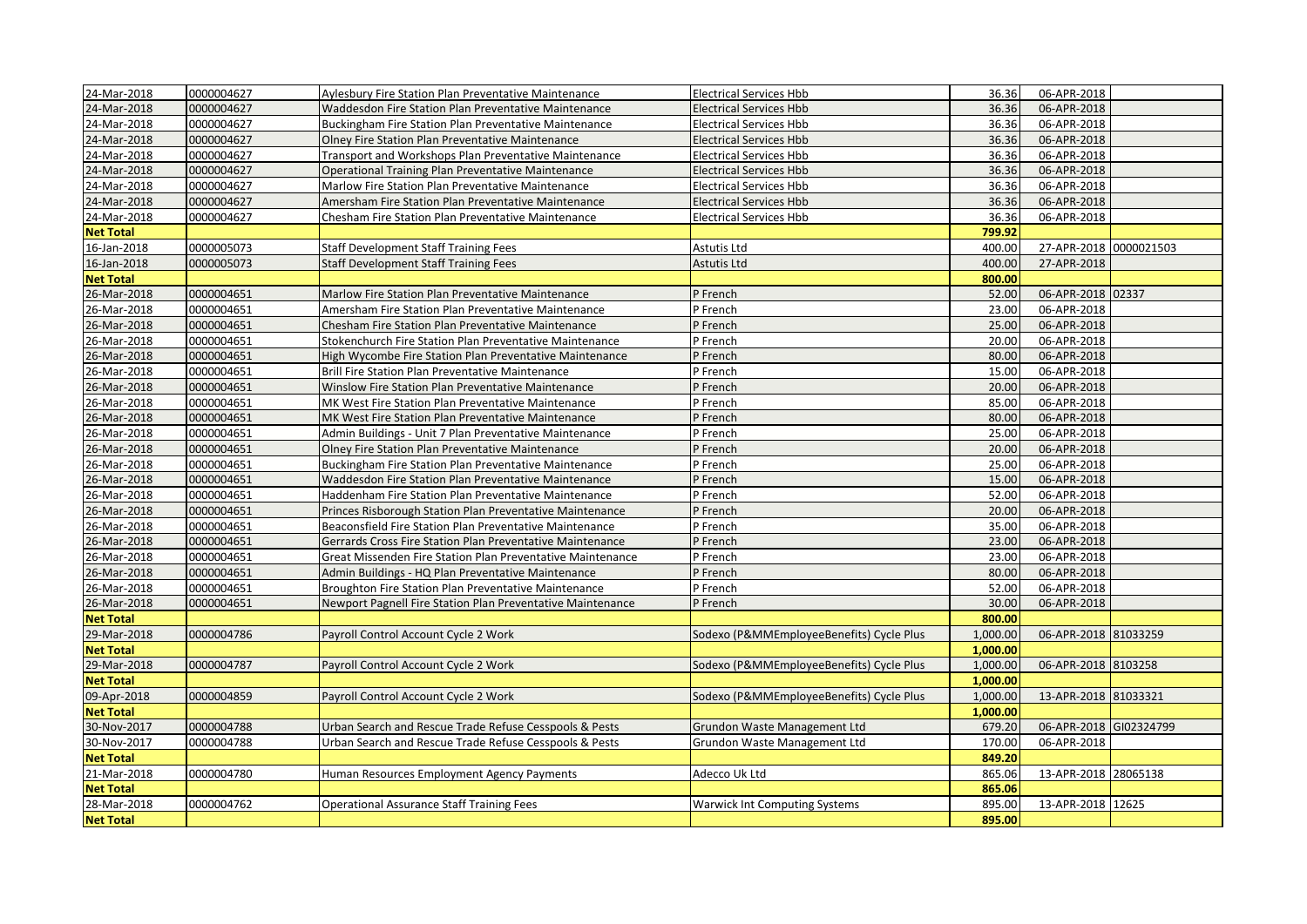| 01-Feb-2018      | 0000004874 | Human Resources Subs Professional/Nat Bodies                | <b>Employers Network for Equality</b> | 900.00   | 13-APR-2018 24701       |  |
|------------------|------------|-------------------------------------------------------------|---------------------------------------|----------|-------------------------|--|
| <b>Net Total</b> |            |                                                             |                                       | 900.00   |                         |  |
| 07-Mar-2018      | 0000004722 | <b>Equipment Management Operational Equipment</b>           | Martek Lifecare                       | 744.00   | 06-APR-2018 109963      |  |
| 07-Mar-2018      | 0000004722 | <b>Equipment Management General Postage</b>                 | Martek Lifecare                       | 12.00    | 06-APR-2018             |  |
| 07-Mar-2018      | 0000004722 | <b>Equipment Management Operational Equipment</b>           | Martek Lifecare                       | 156.00   | 06-APR-2018             |  |
| <b>Net Total</b> |            |                                                             |                                       | 912.00   |                         |  |
| 28-Mar-2018      | 0000004785 | Chesham Fire Station Plan Preventative Maintenance          | H2O Environmental Services Ltd        | 50.00    | 20-APR-2018 10635       |  |
| 28-Mar-2018      | 0000004785 | Amersham Fire Station Plan Preventative Maintenance         | H2O Environmental Services Ltd        | 50.00    | 20-APR-2018             |  |
| 28-Mar-2018      | 0000004785 | Amersham Fire Station Plan Preventative Maintenance         | H2O Environmental Services Ltd        | 50.00    | 20-APR-2018             |  |
| 28-Mar-2018      | 0000004785 | Stokenchurch Fire Station Plan Preventative Maintenance     | H2O Environmental Services Ltd        | 50.00    | 20-APR-2018             |  |
| 28-Mar-2018      | 0000004785 | High Wycombe Fire Station Plan Preventative Maintenance     | H2O Environmental Services Ltd        | 50.00    | 20-APR-2018             |  |
| 28-Mar-2018      | 0000004785 | Brill Fire Station Plan Preventative Maintenance            | H2O Environmental Services Ltd        | 50.00    | 20-APR-2018             |  |
| 28-Mar-2018      | 0000004785 | Winslow Fire Station Plan Preventative Maintenance          | H2O Environmental Services Ltd        | 50.00    | 20-APR-2018             |  |
| 28-Mar-2018      | 0000004785 | MK West Fire Station Plan Preventative Maintenance          | H2O Environmental Services Ltd        | 50.00    | 20-APR-2018             |  |
| 28-Mar-2018      | 0000004785 | MK West Fire Station Plan Preventative Maintenance          | H2O Environmental Services Ltd        | 50.00    | 20-APR-2018             |  |
| 28-Mar-2018      | 0000004785 | Newport Pagnell Fire Station Plan Preventative Maintenance  | H2O Environmental Services Ltd        | 50.00    | 20-APR-2018             |  |
| 28-Mar-2018      | 0000004785 | Broughton Fire Station Plan Preventative Maintenance        | H2O Environmental Services Ltd        | 50.00    | 20-APR-2018             |  |
| 28-Mar-2018      | 0000004785 | Olney Fire Station Plan Preventative Maintenance            | H2O Environmental Services Ltd        | 50.00    | 20-APR-2018             |  |
| 28-Mar-2018      | 0000004785 | Buckingham Fire Station Plan Preventative Maintenance       | H2O Environmental Services Ltd        | 50.00    | 20-APR-2018             |  |
| 28-Mar-2018      | 0000004785 | <b>Waddesdon Fire Station Plan Preventative Maintenance</b> | H2O Environmental Services Ltd        | 50.00    | 20-APR-2018             |  |
| 28-Mar-2018      | 0000004785 | Aylesbury Fire Station Plan Preventative Maintenance        | H2O Environmental Services Ltd        | 50.00    | 20-APR-2018             |  |
| 28-Mar-2018      | 0000004785 | Princes Risborough Station Plan Preventative Maintenance    | H2O Environmental Services Ltd        | 50.00    | 20-APR-2018             |  |
| 28-Mar-2018      | 0000004785 | Beaconsfield Fire Station Plan Preventative Maintenance     | H2O Environmental Services Ltd        | 50.00    | 20-APR-2018             |  |
| 28-Mar-2018      | 0000004785 | Gerrards Cross Fire Station Plan Preventative Maintenance   | H2O Environmental Services Ltd        | 50.00    | 20-APR-2018             |  |
| 28-Mar-2018      | 0000004785 | Great Missenden Fire Station Plan Preventative Maintenance  | H2O Environmental Services Ltd        | 50.00    | 20-APR-2018             |  |
| <b>Net Total</b> |            |                                                             |                                       | 950.00   |                         |  |
| 27-Mar-2018      | 0000004816 | Driving School Consultancy Fees                             | Oxfordshire County Council            | 59.50    | 13-APR-2018 3920224272  |  |
| 27-Mar-2018      | 0000004816 | Driving School Consultancy Fees                             | Oxfordshire County Council            | 24.58    | 13-APR-2018             |  |
| 27-Mar-2018      | 0000004816 | Driving School Consultancy Fees                             | Oxfordshire County Council            | 540.00   | 13-APR-2018             |  |
| 27-Mar-2018      | 0000004816 | Driving School Consultancy Fees                             | <b>Oxfordshire County Council</b>     | 90.00    | 13-APR-2018             |  |
| 27-Mar-2018      | 0000004816 | Driving School Consultancy Fees                             | Oxfordshire County Council            | 120.70   | 13-APR-2018             |  |
| 27-Mar-2018      | 0000004816 | Driving School Consultancy Fees                             | Oxfordshire County Council            | 33.00    | 13-APR-2018             |  |
| 27-Mar-2018      | 0000004816 | Driving School Consultancy Fees                             | Oxfordshire County Council            | 100.00   | 13-APR-2018             |  |
| <b>Net Total</b> |            |                                                             |                                       | 967.78   |                         |  |
| 09-Apr-2018      | 0000004873 | <b>Equipment Management Protective Clothing</b>             | Eagle Technical Products Limited      | 990.00   | 27-APR-2018 30781       |  |
| <b>Net Total</b> |            |                                                             |                                       | 990.00   |                         |  |
| 15-Mar-2018      | 0000004490 | <b>Health and Safety Consultancy Fees</b>                   | Salvus Consulting                     | 995.00   | 06-APR-2018 3110/18     |  |
| <b>Net Total</b> |            |                                                             |                                       | 995.00   |                         |  |
| 21-Mar-2018      | 0000004764 | Research and Development Operational Equipment              | South Central Ambulance Service       | 1,043.04 | 06-APR-2018  INVO048347 |  |
| <b>Net Total</b> |            |                                                             |                                       | 1,043.04 |                         |  |
| 16-Feb-2018      | 0000005090 | Transport and Workshops Vehicle Installation                | Quartix                               | 1,066.50 | 27-APR-2018 343019      |  |
| <b>Net Total</b> |            |                                                             |                                       | 1,066.50 |                         |  |
| 22-Mar-2018      | 0000004655 | Urban Search and Rescue Contracted Maintenance              | <b>Babcock Critical services-MA</b>   | 1,068.16 | 06-APR-2018 SMAI006890  |  |
| <b>Net Total</b> |            |                                                             |                                       | 1,068.16 |                         |  |
| 28-Feb-2018      | 0000004260 | Health and Safety Printing and Stationery                   | Lyreco Uk Limited                     | 2.05     | 13-APR-2018 6722338972  |  |
| 28-Feb-2018      | 0000004260 | Service Delivery Management Fixtures and Fittings           | Lyreco Uk Limited                     | 1,207.92 | 13-APR-2018             |  |
| 28-Feb-2018      | 0000004260 | Health and Safety Printing and Stationery                   | Lyreco Uk Limited                     | 2.02     | 13-APR-2018             |  |
| <b>Net Total</b> |            |                                                             |                                       | 1,211.99 |                         |  |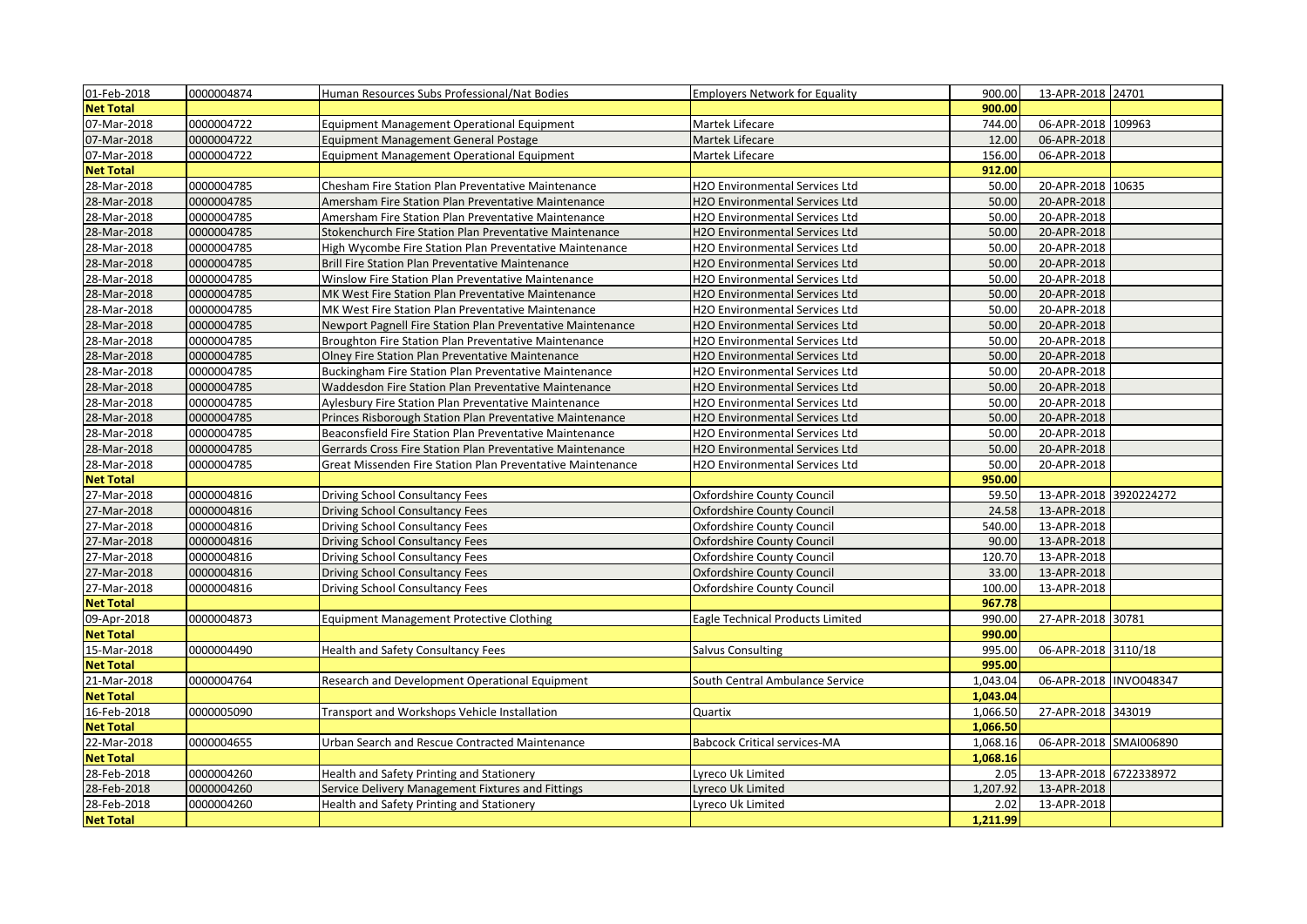| 21-Mar-2018      | 0000004578 | Property Team General Repairs & Maintenance               | <b>Instant Doors</b>                | 1,235.00 | 06-APR-2018 MK3974     |  |
|------------------|------------|-----------------------------------------------------------|-------------------------------------|----------|------------------------|--|
| <b>Net Total</b> |            |                                                           |                                     | 1,235.00 |                        |  |
| 04-Apr-2018      | 0000004833 | <b>Finance Employment Agency Payments</b>                 | Hays Specialist Recruitment Ltd     | 1,373.73 | 13-APR-2018 1008465415 |  |
| <b>Net Total</b> |            |                                                           |                                     | 1.373.73 |                        |  |
| 19-Mar-2018      | 0000004540 | Health and Safety Consultancy Fees                        | Bureau Veritas Uk Ltd               | 1,500.00 | 13-APR-2018 18004255   |  |
| <b>Net Total</b> |            |                                                           |                                     | 1,500.00 |                        |  |
| 31-Mar-2018      | 0000004727 | Service Delivery Management Fixtures and Fittings         | Lyreco Uk Limited                   | 1,509.90 | 13-APR-2018 6722353103 |  |
| <b>Net Total</b> |            |                                                           |                                     | 1,509.90 |                        |  |
| 22-Mar-2018      | 0000004663 | <b>Response Support Uniforms</b>                          | Samuel Brothers (St Paul'S) Ltd     | 375.00   | 06-APR-2018 9842       |  |
| 22-Mar-2018      | 0000004663 | Response Support Uniforms                                 | Samuel Brothers (St Paul'S) Ltd     | 127.57   | 06-APR-2018            |  |
| 22-Mar-2018      | 0000004663 | <b>Response Support Uniforms</b>                          | Samuel Brothers (St Paul'S) Ltd     | 8.00     | 06-APR-2018            |  |
| 22-Mar-2018      | 0000004663 | Response Support Uniforms                                 | Samuel Brothers (St Paul'S) Ltd     | 37.64    | 06-APR-2018            |  |
| 22-Mar-2018      | 0000004663 | <b>Response Support Uniforms</b>                          | Samuel Brothers (St Paul'S) Ltd     | 375.00   | 06-APR-2018            |  |
| 22-Mar-2018      | 0000004663 | Response Support Uniforms                                 | Samuel Brothers (St Paul'S) Ltd     | 127.57   | 06-APR-2018            |  |
| 22-Mar-2018      | 0000004663 | <b>Response Support Uniforms</b>                          | Samuel Brothers (St Paul'S) Ltd     | 18.75    | 06-APR-2018            |  |
| 22-Mar-2018      | 0000004663 | Response Support Uniforms                                 | Samuel Brothers (St Paul'S) Ltd     | 8.00     | 06-APR-2018            |  |
| 22-Mar-2018      | 0000004663 | <b>Response Support Uniforms</b>                          | Samuel Brothers (St Paul'S) Ltd     | 37.64    | 06-APR-2018            |  |
| 22-Mar-2018      | 0000004663 | Response Support Uniforms                                 | Samuel Brothers (St Paul'S) Ltd     | 375.00   | 06-APR-2018            |  |
| 22-Mar-2018      | 0000004663 | Response Support Uniforms                                 | Samuel Brothers (St Paul'S) Ltd     | 37.64    | 06-APR-2018            |  |
| 22-Mar-2018      | 0000004663 | <b>Response Support Uniforms</b>                          | Samuel Brothers (St Paul'S) Ltd     | 18.75    | 06-APR-2018            |  |
| 22-Mar-2018      | 0000004663 | Response Support Uniforms                                 | Samuel Brothers (St Paul'S) Ltd     | 8.00     | 06-APR-2018            |  |
| <b>Net Total</b> |            |                                                           |                                     | 1,554.56 |                        |  |
| 28-Mar-2018      | 0000004757 | Property Team General Repairs & Maintenance               | <b>Instant Doors</b>                | 1,565.00 | 13-APR-2018 MK4002     |  |
| <b>Net Total</b> |            |                                                           |                                     | 1,565.00 |                        |  |
| 22-Mar-2018      | 0000004696 | Urban Search and Rescue Other Training                    | Nisbets Plc                         | 689.98   | 13-APR-2018 16478824   |  |
| 22-Mar-2018      | 0000004696 | Urban Search and Rescue Other Training                    | Nisbets Plc                         | 134.99   | 13-APR-2018            |  |
| 22-Mar-2018      | 0000004696 | Urban Search and Rescue Other Training                    | Nisbets Plc                         | 759.98   | 13-APR-2018            |  |
| <b>Net Total</b> |            |                                                           |                                     | 1,584.95 |                        |  |
| 11-Apr-2018      | 0000004982 | <b>Staff Development Staff Training Fees</b>              | Learning Pool Ltd                   | 1,600.00 | 27-APR-2018 INV-013564 |  |
| <b>Net Total</b> |            |                                                           |                                     | 1,600.00 |                        |  |
| 11-Apr-2018      | 0000005017 | Senior Management Team Licences                           | The Copyright Licensing Agency      | 1,601.55 | 27-APR-2018 612003     |  |
| <b>Net Total</b> |            |                                                           |                                     | 1,601.55 |                        |  |
| 26-Mar-2018      | 0000004689 | MK West Fire Station Cleaning Contract Services           | <b>Ever Brite Cleaning Services</b> | 203.36   | 13-APR-2018 15691      |  |
| 26-Mar-2018      | 0000004689 | <b>Waddesdon Fire Station Cleaning Contract Services</b>  | <b>Ever Brite Cleaning Services</b> | 203.35   | 13-APR-2018            |  |
| 26-Mar-2018      | 0000004689 | Newport Pagnell Fire Station Cleaning Contract Services   | <b>Ever Brite Cleaning Services</b> | 203.36   | 13-APR-2018            |  |
| 26-Mar-2018      | 0000004689 | <b>Buckingham Fire Station Cleaning Contract Services</b> | <b>Ever Brite Cleaning Services</b> | 203.36   | 13-APR-2018            |  |
| 26-Mar-2018      | 0000004689 | MK West Fire Station Cleaning Contract Services           | <b>Ever Brite Cleaning Services</b> | 203.36   | 13-APR-2018            |  |
| 26-Mar-2018      | 0000004689 | Winslow Fire Station Cleaning Contract Services           | <b>Ever Brite Cleaning Services</b> | 203.35   | 13-APR-2018            |  |
| 26-Mar-2018      | 0000004689 | Broughton Fire Station Cleaning Contract Services         | Ever Brite Cleaning Services        | 203.36   | 13-APR-2018            |  |
| 26-Mar-2018      | 0000004689 | <b>Olney Fire Station Cleaning Contract Services</b>      | <b>Ever Brite Cleaning Services</b> | 203.35   | 13-APR-2018            |  |
| <b>Net Total</b> |            |                                                           |                                     | 1,626.85 |                        |  |
| 16-Mar-2018      | 0000004799 | <b>Transport and Workshops Contracted Maintenance</b>     | Lex Autolease Ltd                   | 336.60   | 06-APR-2018 MRI6715786 |  |
| 16-Mar-2018      | 0000004799 | <b>Transport and Workshops Car Leasing</b>                | Lex Autolease Ltd                   | 1,455.43 | 06-APR-2018            |  |
| <b>Net Total</b> |            |                                                           |                                     | 1,792.03 |                        |  |
| 16-Mar-2018      | 0000004801 | Transport and Workshops Car Leasing                       | Lex Autolease Ltd                   | 1,455.43 | 06-APR-2018 MRI6716412 |  |
| 16-Mar-2018      | 0000004801 | Transport and Workshops Contracted Maintenance            | Lex Autolease Ltd                   | 336.60   | 06-APR-2018            |  |
| <b>Net Total</b> |            |                                                           |                                     | 1,792.03 |                        |  |
| 05-Apr-2018      | 0000004836 | Admin Buildings - Aerial Sites Consultancy Fees           | Hub Telecoms Consultancy Ltd        | 1,650.00 | 13-APR-2018 000062     |  |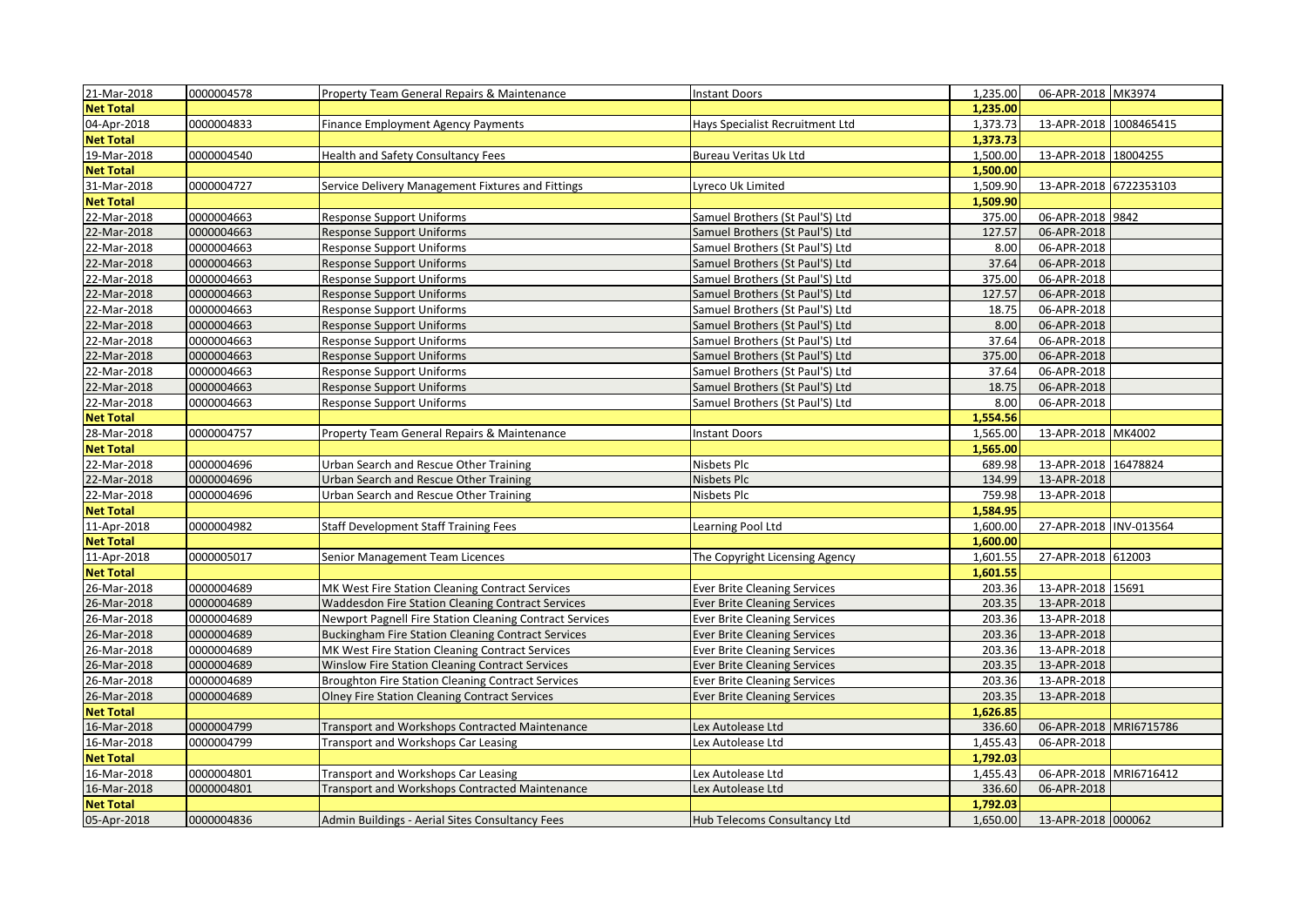| <b>Net Total</b> |            |                                                                 |                                        | 1,650.00 |                        |  |
|------------------|------------|-----------------------------------------------------------------|----------------------------------------|----------|------------------------|--|
| 22-Mar-2018      | 0000004679 | Senior Management Team Courses And Conference Fees              | Double Tree by Hilton                  | 1,666.67 | 06-APR-2018 215694     |  |
| <b>Net Total</b> |            |                                                                 |                                        | 1,666.67 |                        |  |
| 21-Mar-2018      | 0000004588 | Apprentices Fire Service College Fees                           | The Fire Service College Limited       | 1,775.00 | 06-APR-2018 812199     |  |
| <b>Net Total</b> |            |                                                                 |                                        | 1,775.00 |                        |  |
| 06-Apr-2018      | 0000004881 | <b>BASI Project Computer Software</b>                           | Capita Integrated                      | 1,778.00 | 20-APR-2018 6060030229 |  |
| <b>Net Total</b> |            |                                                                 |                                        | 1,778.00 |                        |  |
| 22-Mar-2018      | 0000004686 | Finance Employment Agency Payments                              | Hays Specialist Recruitment Ltd        | 1,780.00 | 06-APR-2018 1008440795 |  |
| <b>Net Total</b> |            |                                                                 |                                        | 1,780.00 |                        |  |
| 27-Mar-2018      | 0000004748 | <b>Finance Employment Agency Payments</b>                       | Hays Specialist Recruitment Ltd        | 1,780.00 | 06-APR-2018 1008449686 |  |
| <b>Net Total</b> |            |                                                                 |                                        | 1,780.00 |                        |  |
| 20-Mar-2018      | 0000004804 | Urban Search and Rescue Uniforms                                | Medtree                                | 174.00   | 06-APR-2018 0000279612 |  |
| 20-Mar-2018      | 0000004804 | Urban Search and Rescue Uniforms                                | Medtree                                | 104.40   | 06-APR-2018            |  |
| 20-Mar-2018      | 0000004804 | Urban Search and Rescue Uniforms                                | Medtree                                | 243.60   | 06-APR-2018            |  |
| 20-Mar-2018      | 0000004804 | Urban Search and Rescue Uniforms                                | Medtree                                | 900.00   | 06-APR-2018            |  |
| 20-Mar-2018      | 0000004804 | Urban Search and Rescue Uniforms                                | Medtree                                | 11.90    | 06-APR-2018            |  |
| 20-Mar-2018      | 0000004804 | Urban Search and Rescue Uniforms                                | Medtree                                | 348.00   | 06-APR-2018            |  |
| <b>Net Total</b> |            |                                                                 |                                        | 1,781.90 |                        |  |
| 22-Mar-2018      | 0000004668 | Brill Fire Station Plan Preventative Maintenance                | Aylesbury Vale District Council        | 37.30    | 06-APR-2018 332034     |  |
| 22-Mar-2018      | 0000004668 | <b>Brill Fire Station Plan Preventative Maintenance</b>         | Aylesbury Vale District Council        | 18.65    | 06-APR-2018            |  |
| 22-Mar-2018      | 0000004668 | Stokenchurch Fire Station Plan Preventative Maintenance         | Aylesbury Vale District Council        | 51.68    | 06-APR-2018            |  |
| 22-Mar-2018      | 0000004668 | Stokenchurch Fire Station Plan Preventative Maintenance         | <b>Aylesbury Vale District Council</b> | 25.84    | 06-APR-2018            |  |
| 22-Mar-2018      | 0000004668 | Waddesdon Fire Station Plan Preventative Maintenance            | Aylesbury Vale District Council        | 69.94    | 06-APR-2018            |  |
| 22-Mar-2018      | 0000004668 | Waddesdon Fire Station Plan Preventative Maintenance            | Aylesbury Vale District Council        | 34.97    | 06-APR-2018            |  |
| 22-Mar-2018      | 0000004668 | <b>Princes Risborough Station Plan Preventative Maintenance</b> | Aylesbury Vale District Council        | 94.18    | 06-APR-2018            |  |
| 22-Mar-2018      | 0000004668 | Princes Risborough Station Plan Preventative Maintenance        | Aylesbury Vale District Council        | 47.09    | 06-APR-2018            |  |
| 22-Mar-2018      | 0000004668 | Beaconsfield Fire Station Plan Preventative Maintenance         | Aylesbury Vale District Council        | 67.00    | 06-APR-2018            |  |
| 22-Mar-2018      | 0000004668 | Beaconsfield Fire Station Plan Preventative Maintenance         | Aylesbury Vale District Council        | 33.50    | 06-APR-2018            |  |
| 22-Mar-2018      | 0000004668 | Great Missenden Fire Station Plan Preventative Maintenance      | Aylesbury Vale District Council        | 68.17    | 06-APR-2018            |  |
| 22-Mar-2018      | 0000004668 | Great Missenden Fire Station Plan Preventative Maintenance      | <b>Aylesbury Vale District Council</b> | 34.08    | 06-APR-2018            |  |
| 22-Mar-2018      | 0000004668 | Admin Buildings - HQ Plan Preventative Maintenance              | Aylesbury Vale District Council        | 446.34   | 06-APR-2018            |  |
| 22-Mar-2018      | 0000004668 | Admin Buildings - HQ Plan Preventative Maintenance              | Aylesbury Vale District Council        | 223.17   | 06-APR-2018            |  |
| 22-Mar-2018      | 0000004668 | Admin Buildings - Marlow Plan Preventative Maintenance          | Aylesbury Vale District Council        | 152.04   | 06-APR-2018            |  |
| 22-Mar-2018      | 0000004668 | Admin Buildings - Marlow Plan Preventative Maintenance          | <b>Aylesbury Vale District Council</b> | 76.02    | 06-APR-2018            |  |
| 22-Mar-2018      | 0000004668 | Admin Buildings - Marlow Plan Preventative Maintenance          | Aylesbury Vale District Council        | 110.78   | 06-APR-2018            |  |
| 22-Mar-2018      | 0000004668 | Admin Buildings - Marlow Plan Preventative Maintenance          | <b>Aylesbury Vale District Council</b> | 55.39    | 06-APR-2018            |  |
| 22-Mar-2018      | 0000004668 | Amersham Fire Station Plan Preventative Maintenance             | <b>Aylesbury Vale District Council</b> | 79.40    | 06-APR-2018            |  |
| 22-Mar-2018      | 0000004668 | Amersham Fire Station Plan Preventative Maintenance             | Aylesbury Vale District Council        | 39.70    | 06-APR-2018            |  |
| 22-Mar-2018      | 0000004668 | Chesham Fire Station Plan Preventative Maintenance              | Aylesbury Vale District Council        | 33.54    | 06-APR-2018            |  |
| 22-Mar-2018      | 0000004668 | Chesham Fire Station Plan Preventative Maintenance              | <b>Aylesbury Vale District Council</b> | 16.77    | 06-APR-2018            |  |
| <b>Net Total</b> |            |                                                                 |                                        | 1,815.55 |                        |  |
| 10-Apr-2018      | 0000004934 | <b>Finance Employment Agency Payments</b>                       | Hays Specialist Recruitment Ltd        | 1,831.64 | 20-APR-2018 1008491768 |  |
| <b>Net Total</b> |            |                                                                 |                                        | 1,831.64 |                        |  |
| 09-Apr-2018      | 0000004953 | Transport and Workshops Vehicle Installation                    | WFL (UK) Ltd Hall Fuels                | 1,976.60 | 20-APR-2018 110086736  |  |
| <b>Net Total</b> |            |                                                                 |                                        | 1,976.60 |                        |  |
| 09-Apr-2018      | 0000004954 | Transport and Workshops Vehicle Installation                    | WFL (UK) Ltd Hall Fuels                | 2,023.05 | 27-APR-2018 110086735  |  |
| <b>Net Total</b> |            |                                                                 |                                        | 2.023.05 |                        |  |
| 28-Mar-2018      | 0000004946 | <b>Staff Development Staff Training Fees</b>                    | Holiday Inn Aylesbury                  | 1,125.00 | 20-APR-2018 62934A     |  |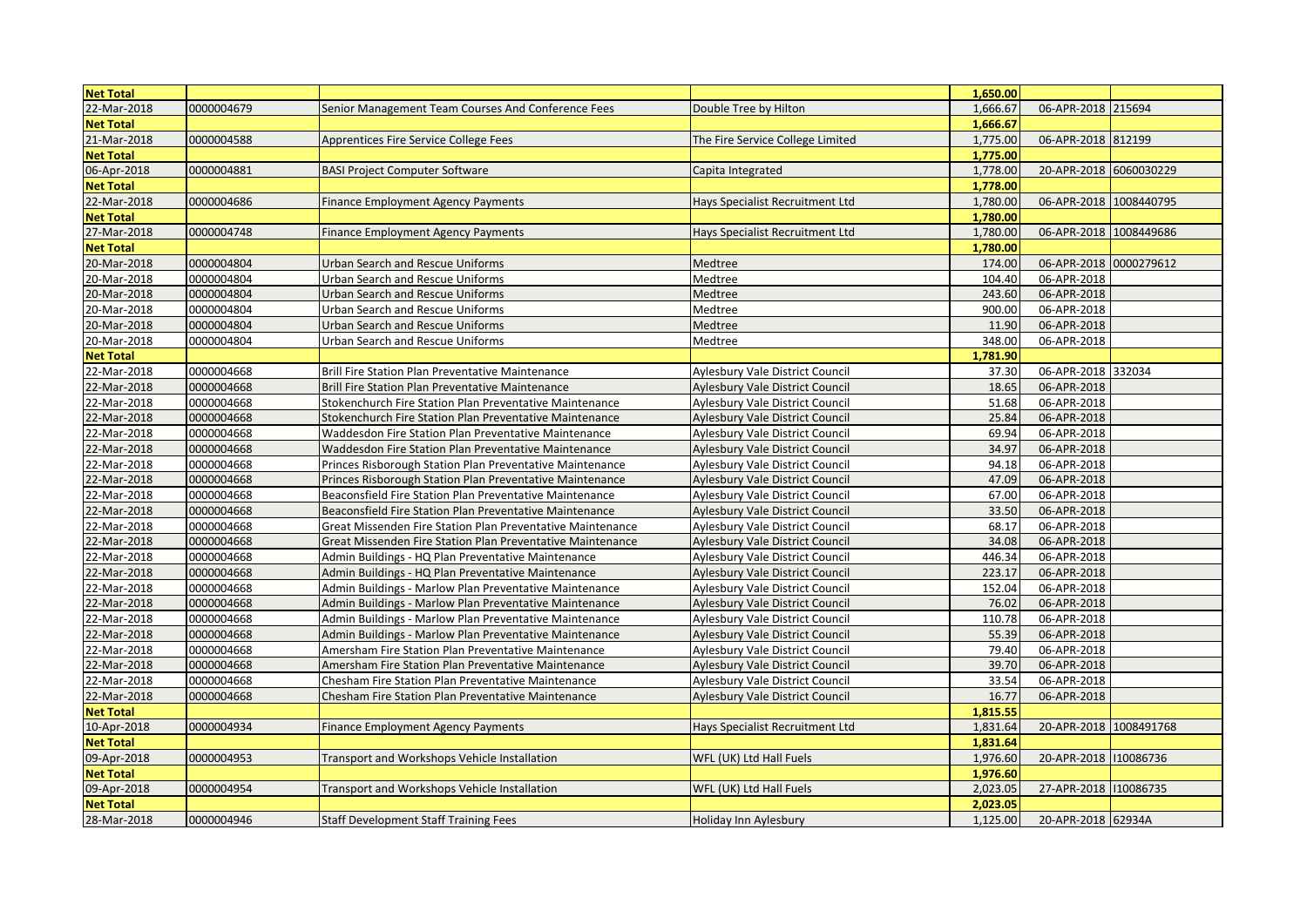| 28-Mar-2018      | 0000004946 | <b>Staff Development Staff Training Fees</b>               | Holiday Inn Aylesbury           | 212.67   | 20-APR-2018              |  |
|------------------|------------|------------------------------------------------------------|---------------------------------|----------|--------------------------|--|
| 28-Mar-2018      | 0000004946 | Staff Development Staff Training Fees                      | Holiday Inn Aylesbury           | 700.00   | 20-APR-2018              |  |
| <b>Net Total</b> |            |                                                            |                                 | 2,037.67 |                          |  |
| 16-Mar-2018      | 0000004803 | <b>Transport and Workshops Car Leasing</b>                 | Lex Autolease Ltd               | 1,865.03 | 06-APR-2018 MRI6715656   |  |
| 16-Mar-2018      | 0000004803 | Transport and Workshops Contracted Maintenance             | Lex Autolease Ltd               | 434.02   | 06-APR-2018              |  |
| <b>Net Total</b> |            |                                                            |                                 | 2,299.05 |                          |  |
| 24-Mar-2018      | 0000004626 | Capital                                                    | <b>Electrical Services Hbb</b>  | 2,160.00 | 06-APR-2018 1399         |  |
| <b>Net Total</b> |            |                                                            |                                 | 2,160.00 |                          |  |
| 16-Feb-2018      | 0000004884 | <b>Staff Development Staff Training Fees</b>               | Sivatech Business Solutions Ltd | 720.00   | 13-APR-2018 8779         |  |
| 16-Feb-2018      | 0000004884 | Staff Development Staff Training Fees                      | Sivatech Business Solutions Ltd | 720.00   | 13-APR-2018              |  |
| 16-Feb-2018      | 0000004884 | <b>Staff Development Staff Training Fees</b>               | Sivatech Business Solutions Ltd | 720.00   | 13-APR-2018              |  |
| <b>Net Total</b> |            |                                                            |                                 | 2,160.00 |                          |  |
| 22-Mar-2018      | 0000004771 | Staff Development Staff Training Fees                      | Chris Croft Training Limited    | 2,200.00 | 06-APR-2018 218-0322     |  |
| <b>Net Total</b> |            |                                                            |                                 | 2,200.00 |                          |  |
| 21-Mar-2018      | 0000004661 | Marlow Fire Station Plan Preventative Maintenance          | <b>Antac Support Service</b>    | 574.69   | 06-APR-2018 52011        |  |
| 21-Mar-2018      | 0000004661 | Beaconsfield Fire Station Plan Preventative Maintenance    | <b>Antac Support Service</b>    | 496.03   | 06-APR-2018              |  |
| 21-Mar-2018      | 0000004661 | Property Team Plan Preventative Maintenance                | <b>Antac Support Service</b>    | 115.69   | 06-APR-2018              |  |
| 21-Mar-2018      | 0000004661 | Amersham Fire Station Plan Preventative Maintenance        | <b>Antac Support Service</b>    | 229.79   | 06-APR-2018              |  |
| 21-Mar-2018      | 0000004661 | High Wycombe Fire Station Plan Preventative Maintenance    | Antac Support Service           | 558.62   | 06-APR-2018              |  |
| 21-Mar-2018      | 0000004661 | Gerrards Cross Fire Station Plan Preventative Maintenance  | <b>Antac Support Service</b>    | 235.05   | 06-APR-2018              |  |
| <b>Net Total</b> |            |                                                            |                                 | 2,209.87 |                          |  |
| 18-Apr-2018      | 0000005025 | <b>Finance Employment Agency Payments</b>                  | Hays Specialist Recruitment Ltd | 2,289.55 | 20-APR-2018 1008517279   |  |
| <b>Net Total</b> |            |                                                            |                                 | 2,289.55 |                          |  |
| 16-Mar-2018      | 0000004800 | <b>Transport and Workshops Contracted Maintenance</b>      | Lex Autolease Ltd               | 471.64   | 06-APR-2018 MRI6716364   |  |
| 16-Mar-2018      | 0000004800 | <b>Transport and Workshops Car Leasing</b>                 | Lex Autolease Ltd               | 2,232.78 | 06-APR-2018              |  |
| <b>Net Total</b> |            |                                                            |                                 | 2,704.42 |                          |  |
| 09-Apr-2018      | 0000004951 | Transport and Workshops Vehicle Installation               | WFL (UK) Ltd Hall Fuels         | 2,469.76 | 20-APR-2018 10086738     |  |
| <b>Net Total</b> |            |                                                            |                                 | 2,469.76 |                          |  |
| 09-Apr-2018      | 0000004952 | Transport and Workshops Vehicle Installation               | WFL (UK) Ltd Hall Fuels         | 2,470.75 | 20-APR-2018 10086737     |  |
| <b>Net Total</b> |            |                                                            |                                 | 2,470.75 |                          |  |
| 28-Jun-2017      | 0000001136 | Research and Development Operational Equipment             | One Time Vendors                | 2,549.95 | 30-APR-2018 9782         |  |
| <b>Net Total</b> |            |                                                            |                                 | 2,549.95 |                          |  |
| 16-Mar-2018      | 0000004802 | Transport and Workshops Contracted Maintenance             | Lex Autolease Ltd               | 392.31   | 06-APR-2018 MRI6715151   |  |
| 16-Mar-2018      | 0000004802 | Transport and Workshops Car Leasing                        | Lex Autolease Ltd               | 2,493.61 | 06-APR-2018              |  |
| <b>Net Total</b> |            |                                                            |                                 | 2,885.92 |                          |  |
| 16-Mar-2018      | 0000004970 | <b>Transport and Workshops Car Leasing</b>                 | Lex Autolease Ltd               | 2,623.56 | 20-APR-2018 MRI6715151.  |  |
| <b>Net Total</b> |            |                                                            |                                 | 2,623.56 |                          |  |
| 26-Mar-2018      | 0000004808 | Service Development Management Courses And Conference Fees | Principea Consulting Ltd        | 2,630.69 | 06-APR-2018 002-017      |  |
| <b>Net Total</b> |            |                                                            |                                 | 2,630.69 |                          |  |
| 14-Mar-2018      | 0000004592 | <b>Transport and Workshops Contracted Maintenance</b>      | Lex Autolease Ltd               | 442.07   | 06-APR-2018  IRIN598551  |  |
| 14-Mar-2018      | 0000004592 | Transport and Workshops Car Leasing                        | Lex Autolease Ltd               | 2,476.32 | 06-APR-2018              |  |
| <b>Net Total</b> |            |                                                            |                                 | 2,918.39 |                          |  |
| 20-Mar-2018      | 0000004703 | Transport and Workshops Contracted Maintenance             | Lex Autolease Ltd               | 442.07   | 06-APR-2018   IRIN599791 |  |
| 20-Mar-2018      | 0000004703 | Transport and Workshops Car Leasing                        | Lex Autolease Ltd               | 2,476.32 | 06-APR-2018              |  |
| <b>Net Total</b> |            |                                                            |                                 | 2,918.39 |                          |  |
| 06-Apr-2018      | 0000005009 | <b>Transport and Workshops Car Leasing</b>                 | Lex Autolease Ltd               | 2,476.32 | 27-APR-2018  IRIN603521  |  |
| 06-Apr-2018      | 0000005009 | Transport and Workshops Contracted Maintenance             | Lex Autolease Ltd               | 442.07   | 27-APR-2018              |  |
| <b>Net Total</b> |            |                                                            |                                 | 2,918.39 |                          |  |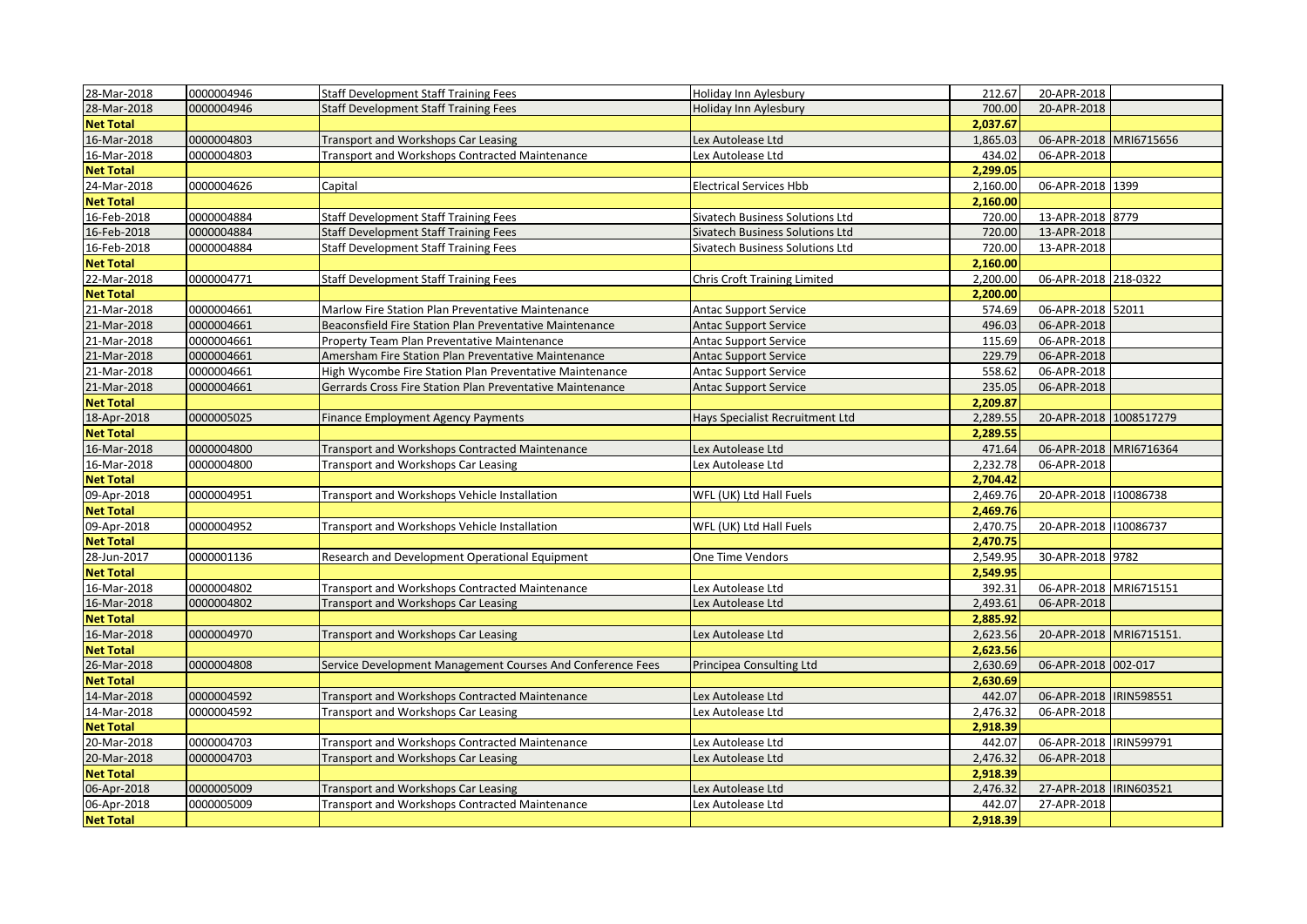| 28-Mar-2018      | 0000004725 | Corporate Planning Consultation with the Public       | <b>Opinion Research Services Ltd</b> | 2,760.05 | 20-APR-2018 316.17.18  |                             |
|------------------|------------|-------------------------------------------------------|--------------------------------------|----------|------------------------|-----------------------------|
| <b>Net Total</b> |            |                                                       |                                      | 2,760.05 |                        |                             |
| 01-Mar-2018      | 0000004782 | Admin Buildings - Unit 7 Rents and Hire of Premises   | WE BLACK LTD                         | 2,891.54 | 06-APR-2018 0318C      |                             |
| <b>Net Total</b> |            |                                                       |                                      | 2,891.54 |                        |                             |
| 15-Mar-2018      | 0000004963 | Finance Consultancy Fees                              | <b>BDO LLP</b>                       | 3,075.00 | 20-APR-2018 1706693    |                             |
| <b>Net Total</b> |            |                                                       |                                      | 3,075.00 |                        |                             |
| 16-Apr-2018      | 0000005085 | <b>Transport and Workshops Contracted Maintenance</b> | Lex Autolease Ltd                    | 348.88   | 27-APR-2018 MRI6852961 |                             |
| 16-Apr-2018      | 0000005085 | <b>Transport and Workshops Car Leasing</b>            | Lex Autolease Ltd                    | 3,116.13 | 27-APR-2018            |                             |
| <b>Net Total</b> |            |                                                       |                                      | 3,465.01 |                        |                             |
| 23-Mar-2018      | 0000004724 | <b>Property Team Consultancy Fees</b>                 | Dunwoody Building Legislation Ltd    | 3,150.00 | 13-APR-2018 006250     |                             |
| <b>Net Total</b> |            |                                                       |                                      | 3,150.00 |                        |                             |
| 29-Mar-2018      | 0000004923 | Retirement Benefits Enhanced Pension Regular Pay      | <b>BCC Pension Fund</b>              | 3,168.99 | 13-APR-2018 2220002422 |                             |
| <b>Net Total</b> |            |                                                       |                                      | 3.168.99 |                        |                             |
| 28-Mar-2018      | 0000004826 | Property Team Legal Expenses                          | Bevan Britten                        | 3,208.00 | 13-APR-2018 10014656   |                             |
| 28-Mar-2018      | 0000004826 | Property Team Legal Expenses                          | Bevan Britten                        | 3.00     | 13-APR-2018            |                             |
| <b>Net Total</b> |            |                                                       |                                      | 3,211.00 |                        |                             |
| 01-Apr-2018      | 0000004960 | <b>Comms and Consultation Consultancy Fees</b>        | Meltwater (Uk) Limited               | 3,450.00 |                        | 27-APR-2018 IN-SI104-417114 |
| <b>Net Total</b> |            |                                                       |                                      | 3,450.00 |                        |                             |
| 19-Mar-2018      | 0000004543 | Human Resources Recruitment Expenses                  | Hudson Global Resources Ltd          | 3,560.94 | 06-APR-2018 60145615   |                             |
| <b>Net Total</b> |            |                                                       |                                      | 3,560.94 |                        |                             |
| 13-Mar-2018      | 0000005034 | Capital                                               | Montagu Evans Llp                    | 3,689.23 | 27-APR-2018 VA181079   |                             |
| <b>Net Total</b> |            |                                                       |                                      | 3.689.23 |                        |                             |
| 19-Apr-2018      | 0000005066 | Capital                                               | Montagu Evans Llp                    | 3,689.23 | 27-APR-2018 VA190012   |                             |
| <b>Net Total</b> |            |                                                       |                                      | 3,689.23 |                        |                             |
| 04-Apr-2018      | 0000004820 | Admin Buildings - HQ Electricity                      | Haven Power                          | 3,927.12 |                        | 13-APR-2018  IN1102888201   |
| <b>Net Total</b> |            |                                                       |                                      | 3,927.12 |                        |                             |
| 16-Apr-2018      | 0000005084 | Transport and Workshops Contracted Maintenance        | Lex Autolease Ltd                    | 775.24   | 27-APR-2018 MRI6852839 |                             |
| 16-Apr-2018      | 0000005084 | Transport and Workshops Car Leasing                   | Lex Autolease Ltd                    | 3,562.02 | 27-APR-2018            |                             |
| <b>Net Total</b> |            |                                                       |                                      | 4,337.26 |                        |                             |
| 23-Feb-2018      | 0000004193 | Human Resources Consultancy Fees                      | South East Employers                 | 3,947.90 | 20-APR-2018 27817      |                             |
| <b>Net Total</b> |            |                                                       |                                      | 3,947.90 |                        |                             |
| 03-Feb-2018      | 0000004813 | <b>ICT Main Communications</b>                        | <b>EE Ltd</b>                        | 4,047.07 |                        | 20-APR-2018 01270040112     |
| <b>Net Total</b> |            |                                                       |                                      | 4,047.07 |                        |                             |
| 03-Apr-2018      | 0000004924 | <b>ICT Main Communications</b>                        | <b>EE Ltd</b>                        | 4.048.36 |                        | 20-APR-2018 01272365726     |
| <b>Net Total</b> |            |                                                       |                                      | 4,048.36 |                        |                             |
| 03-May-2017      | 0000004815 | <b>ICT Main Communications</b>                        | EE Ltd                               | 8.52     |                        | 06-APR-2018 01257925104     |
| 03-May-2017      | 0000004815 | ICT Main Communications                               | EE Ltd                               | 4,060.33 | 06-APR-2018            |                             |
| <b>Net Total</b> |            |                                                       |                                      | 4,068.85 |                        |                             |
| 03-Nov-2017      | 0000004814 | ICT Main Communications                               | EE Ltd                               | 4,066.84 |                        | 06-APR-2018 01266322190     |
| <b>Net Total</b> |            |                                                       |                                      | 4,066.84 |                        |                             |
| 16-Apr-2018      | 0000005086 | <b>Transport and Workshops Car Leasing</b>            | Lex Autolease Ltd                    | 3,778.50 | 27-APR-2018 MRI6852883 |                             |
| 16-Apr-2018      | 0000005086 | <b>Transport and Workshops Contracted Maintenance</b> | Lex Autolease Ltd                    | 754.65   | 27-APR-2018            |                             |
| <b>Net Total</b> |            |                                                       |                                      | 4,533.15 |                        |                             |
| 27-Mar-2018      | 0000005005 | <b>Equipment Management PPE Repairs</b>               | Bristol Uniform Limited (Care A/C)   | 4,216.52 | 20-APR-2018 432987     |                             |
| <b>Net Total</b> |            |                                                       |                                      | 4,216.52 |                        |                             |
| 29-Mar-2018      | 0000004790 | Human Resources Occupational Health Nurse Sess        | M.K. Occupational Health             | 4,241.66 | 13-APR-2018 90211      |                             |
| <b>Net Total</b> |            |                                                       |                                      | 4,241.66 |                        |                             |
| 06-Mar-2018      | 0000004435 | Short-term Creditors SAP GRIR Take On Balances        | Operational Research In Health Ltd   | 4,630.00 |                        | 13-APR-2018 28D/BMKF1/B1    |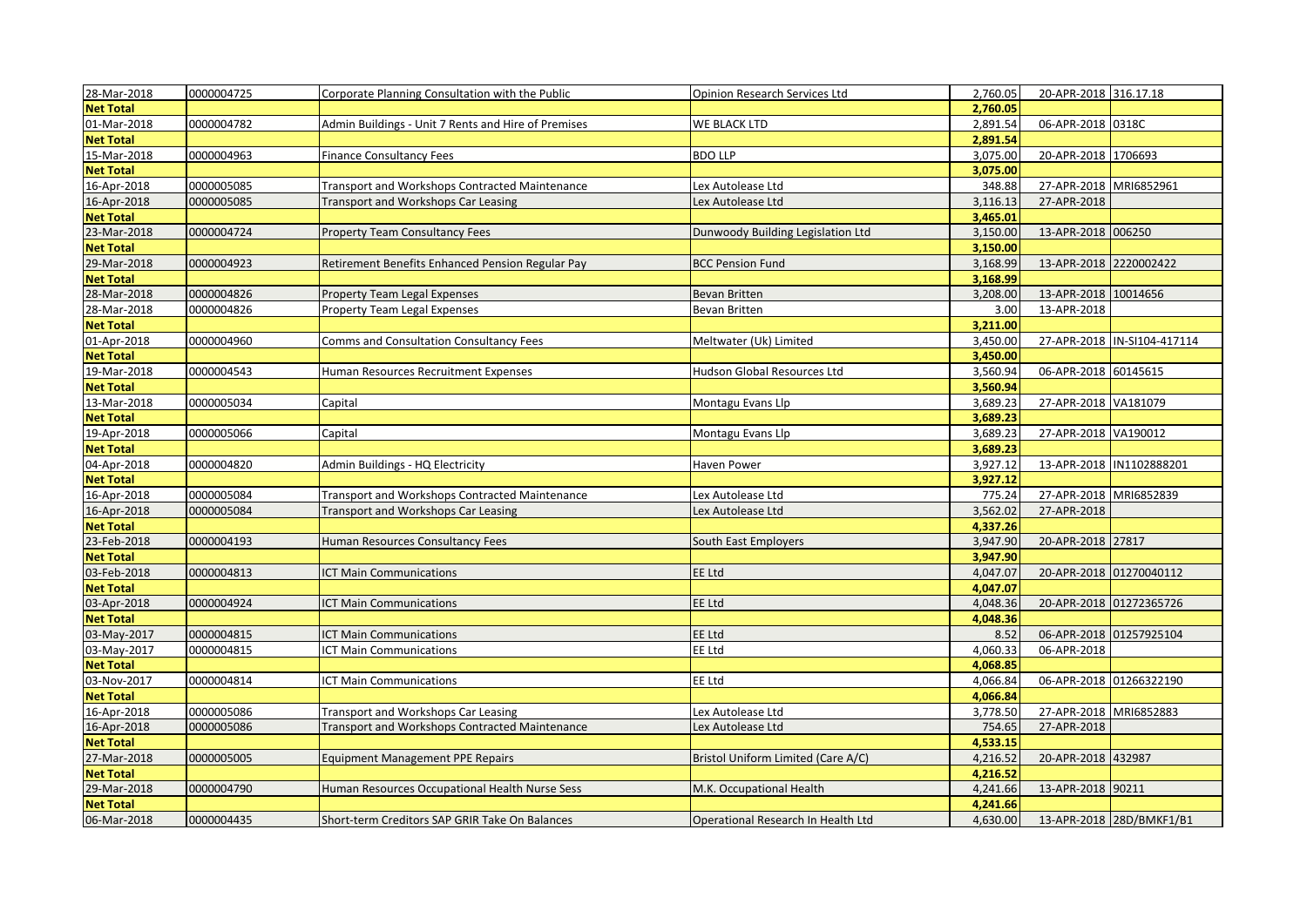| <b>Net Total</b> |            |                                                     |                                   | 4,630.00 |                        |                           |
|------------------|------------|-----------------------------------------------------|-----------------------------------|----------|------------------------|---------------------------|
| 28-Mar-2018      | 0000004763 | <b>Staff Development Staff Training Fees</b>        | Strategic Management Development  | 4,000.00 | 13-APR-2018 1339       |                           |
| 28-Mar-2018      | 0000004763 | <b>Staff Development Staff Training Fees</b>        | Strategic Management Development  | 500.00   | 13-APR-2018            |                           |
| 28-Mar-2018      | 0000004763 | <b>Staff Development Staff Training Fees</b>        | Strategic Management Development  | 157.50   | 13-APR-2018            |                           |
| <b>Net Total</b> |            |                                                     |                                   | 4,657.50 |                        |                           |
| 09-Apr-2018      | 0000004870 | <b>Aylesbury Fire Station Course Catering Costs</b> | Amuse Bouche Events               | 4,757.50 | 27-APR-2018 200002736  |                           |
| <b>Net Total</b> |            |                                                     |                                   | 4,757.50 |                        |                           |
| 25-Mar-2018      | 0000004979 | <b>CT Main Communications</b>                       | <b>Bt Payment Services Ltd</b>    | 4,773.82 | 20-APR-2018 VP99470570 |                           |
| <b>Net Total</b> |            |                                                     |                                   | 4,773.82 |                        |                           |
| 27-Mar-2018      | 0000004783 | Capital                                             | Dynnig Uk Ltd                     | 5,265.26 | 13-APR-2018 18001925   |                           |
| <b>Net Total</b> |            |                                                     |                                   | 5,265.26 |                        |                           |
| 10-Apr-2018      | 0000004936 | <b>ICT Computer Software</b>                        | Systemsup Ltd                     | 5,600.00 | 27-APR-2018 1605       |                           |
| <b>Net Total</b> |            |                                                     |                                   | 5,600.00 |                        |                           |
| 27-Feb-2018      | 0000004236 | Capital                                             | Aggregate Ind Uk Ltd T/S Spadeoak | 5,612.00 | 13-APR-2018 200002436  |                           |
| <b>Net Total</b> |            |                                                     |                                   | 5,612.00 |                        |                           |
| 27-Feb-2018      | 0000004798 | Capital                                             | <b>Blake Morgan</b>               | 916.00   |                        | 13-APR-2018 BM100018657   |
| 27-Feb-2018      | 0000004798 | Capital                                             | Blake Morgan                      | 5,858.00 | 13-APR-2018            |                           |
| <b>Net Total</b> |            |                                                     |                                   | 6.774.00 |                        |                           |
| 09-Apr-2018      | 0000004838 | <b>Beaconsfield Fire Station Gas</b>                | Gazprom Energy                    | 407.71   | 13-APR-2018 116596     |                           |
| 09-Apr-2018      | 0000004838 | Gerrards Cross Fire Station Gas                     | <b>Gazprom Energy</b>             | 141.63   | 13-APR-2018            |                           |
| 09-Apr-2018      | 0000004838 | <b>Newport Pagnell Fire Station Gas</b>             | <b>Gazprom Energy</b>             | 303.48   | 13-APR-2018            |                           |
| 09-Apr-2018      | 0000004838 | MK West Fire Station Gas                            | Gazprom Energy                    | 560.30   | 13-APR-2018            |                           |
| 09-Apr-2018      | 0000004838 | MK West Fire Station Gas                            | Gazprom Energy                    | 702.70   | 13-APR-2018            |                           |
| 09-Apr-2018      | 0000004838 | <b>Buckingham Fire Station Gas</b>                  | Gazprom Energy                    | 347.96   | 13-APR-2018            |                           |
| 09-Apr-2018      | 0000004838 | Winslow Fire Station Gas                            | Gazprom Energy                    | 97.48    | 13-APR-2018            |                           |
| 09-Apr-2018      | 0000004838 | <b>Waddesdon Fire Station Gas</b>                   | <b>Gazprom Energy</b>             | 101.72   | 13-APR-2018            |                           |
| 09-Apr-2018      | 0000004838 | High Wycombe Fire Station Gas                       | Gazprom Energy                    | 621.37   | 13-APR-2018            |                           |
| 09-Apr-2018      | 0000004838 | Stokenchurch Fire Station Gas                       | Gazprom Energy                    | 134.05   | 13-APR-2018            |                           |
| 09-Apr-2018      | 0000004838 | Admin Buildings - Haddenham Gas                     | <b>Gazprom Energy</b>             | 278.61   | 13-APR-2018            |                           |
| 09-Apr-2018      | 0000004838 | Amersham Fire Station Gas                           | <b>Gazprom Energy</b>             | 256.37   | 13-APR-2018            |                           |
| 09-Apr-2018      | 0000004838 | Chesham Fire Station Gas                            | Gazprom Energy                    | 216.64   | 13-APR-2018            |                           |
| 09-Apr-2018      | 0000004838 | <b>Olney Fire Station Gas</b>                       | Gazprom Energy                    | 84.58    | 13-APR-2018            |                           |
| 09-Apr-2018      | 0000004838 | Great Missenden Fire Station Gas                    | <b>Gazprom Energy</b>             | 103.12   | 13-APR-2018            |                           |
| 09-Apr-2018      | 0000004838 | Admin Buildings - HQ Gas                            | Gazprom Energy                    | 1,143.76 | 13-APR-2018            |                           |
| 09-Apr-2018      | 0000004838 | Admin Buildings - Marlow Gas                        | <b>Gazprom Energy</b>             | 466.78   | 13-APR-2018            |                           |
| 09-Apr-2018      | 0000004838 | <b>Broughton Fire Station Gas</b>                   | Gazprom Energy                    | 332.99   | 13-APR-2018            |                           |
| <b>Net Total</b> |            |                                                     |                                   | 6,301.25 |                        |                           |
| 10-Apr-2018      | 0000004927 | Payroll Control Account Childcare Vouchers          | Sodexo P&MM Ltd Childcare Plus    | 6,387.81 | 13-APR-2018 3422336    |                           |
| <b>Net Total</b> |            |                                                     |                                   | 6,387.81 |                        |                           |
| 26-Mar-2018      | 0000004683 | Capital                                             | Jet Construction (Mk) Ltd         | 7,030.00 | 13-APR-2018 7536       |                           |
| <b>Net Total</b> |            |                                                     |                                   | 7,030.00 |                        |                           |
| 26-Mar-2018      | 0000004684 | Capital                                             | Jet Construction (Mk) Ltd         | 7,030.00 | 13-APR-2018 7537       |                           |
| <b>Net Total</b> |            |                                                     |                                   | 7,030.00 |                        |                           |
| 29-Mar-2018      | 0000004723 | Transport and Workshops Employment Agency Payments  | Truckeast Ltd                     | 7,700.00 | 13-APR-2018 11702837   |                           |
| <b>Net Total</b> |            |                                                     |                                   | 7,700.00 |                        |                           |
| 12-Apr-2018      | 0000005080 | Corporate Management External Audit Fees            | Ernst & Young Llp                 | 7,845.00 |                        | 27-APR-2018 GB10100147685 |
| <b>Net Total</b> |            |                                                     |                                   | 7,845.00 |                        |                           |
| 10-Apr-2018      | 0000004935 | <b>CT Computer Maintenance</b>                      | Systemsup Ltd                     | 8,000.00 | 27-APR-2018 1606       |                           |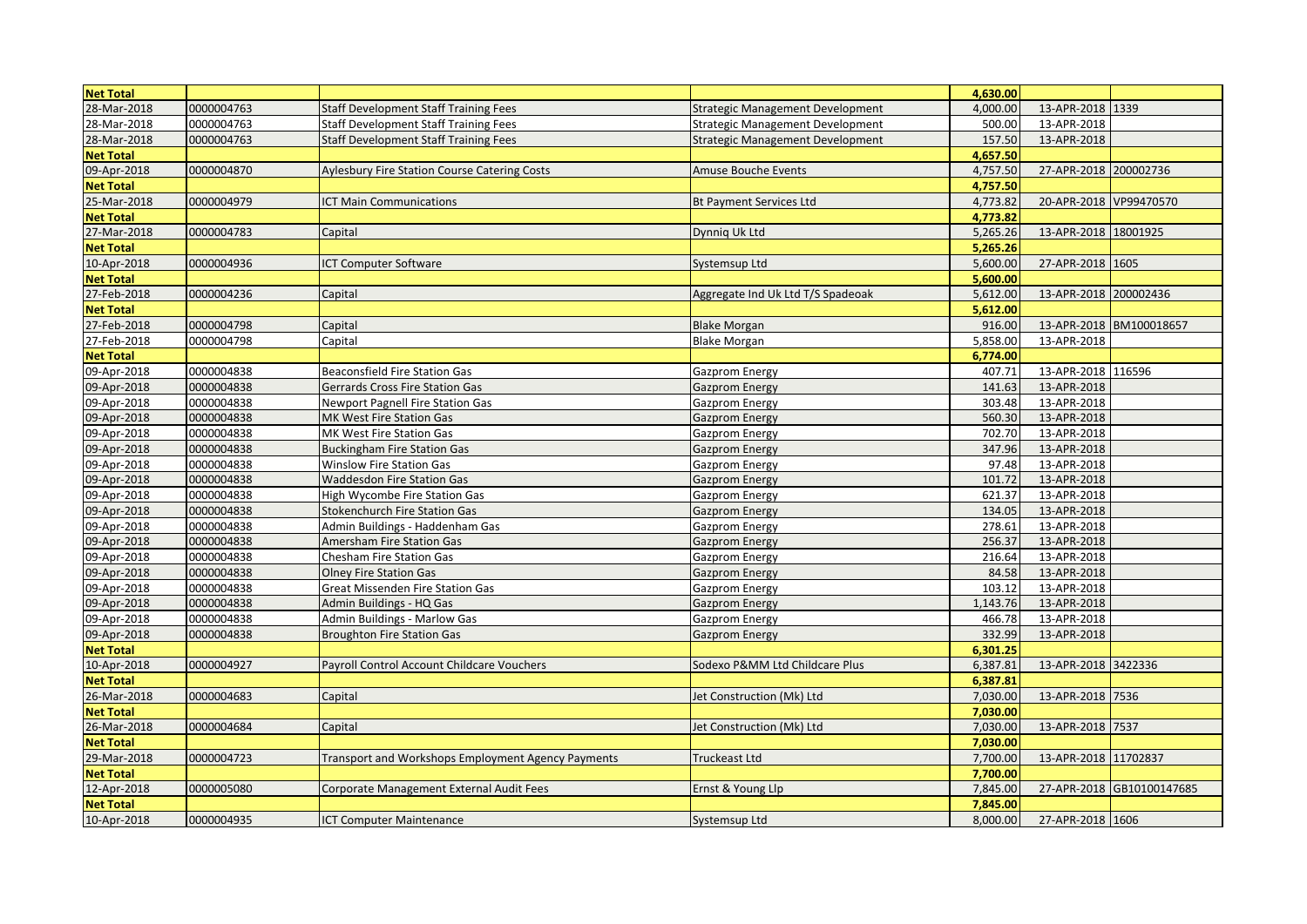| <b>Net Total</b> |            |                                                |                                       | 8,000.00  |                        |                            |
|------------------|------------|------------------------------------------------|---------------------------------------|-----------|------------------------|----------------------------|
| 22-Mar-2018      | 0000004711 | Capital                                        | Hub Professional Services Ltd         | 8,890.00  | 06-APR-2018 SI-000457  |                            |
| <b>Net Total</b> |            |                                                |                                       | 8,890.00  |                        |                            |
| 13-Mar-2018      | 0000004706 | Beaconsfield Fire Station Electricity          | Scottish Hydro Elec (Was Sse)         | 530.59    |                        | 06-APR-2018 BMKFAELECFEB18 |
| 13-Mar-2018      | 0000004706 | <b>Gerrards Cross Fire Station Electricity</b> | Scottish Hydro Elec (Was Sse)         | 764.27    | 06-APR-2018            |                            |
| 13-Mar-2018      | 0000004706 | Admin Buildings - Unit 7 Electricity           | Scottish Hydro Elec (Was Sse)         | 1,556.44  | 06-APR-2018            |                            |
| 13-Mar-2018      | 0000004706 | Amersham Fire Station Electricity              | Scottish Hydro Elec (Was Sse)         | 325.05    | 06-APR-2018            |                            |
| 13-Mar-2018      | 0000004706 | <b>Chesham Fire Station Electricity</b>        | Scottish Hydro Elec (Was Sse)         | 343.30    | 06-APR-2018            |                            |
| 13-Mar-2018      | 0000004706 | <b>Stokenchurch Fire Station Electricity</b>   | Scottish Hydro Elec (Was Sse)         | 679.92    | 06-APR-2018            |                            |
| 13-Mar-2018      | 0000004706 | High Wycombe Fire Station Electricity          | Scottish Hydro Elec (Was Sse)         | 763.68    | 06-APR-2018            |                            |
| 13-Mar-2018      | 0000004706 | Winslow Fire Station Electricity               | Scottish Hydro Elec (Was Sse)         | 211.15    | 06-APR-2018            |                            |
| 13-Mar-2018      | 0000004706 | <b>MK West Fire Station Electricity</b>        | Scottish Hydro Elec (Was Sse)         | 972.02    | 06-APR-2018            |                            |
| 13-Mar-2018      | 0000004706 | <b>MK West Fire Station Electricity</b>        | Scottish Hydro Elec (Was Sse)         | 779.48    | 06-APR-2018            |                            |
| 13-Mar-2018      | 0000004706 | <b>Transport and Workshops Electricity</b>     | Scottish Hydro Elec (Was Sse)         | 156.82    | 06-APR-2018            |                            |
| 13-Mar-2018      | 0000004706 | Buckingham Fire Station Electricity            | Scottish Hydro Elec (Was Sse)         | 779.18    | 06-APR-2018            |                            |
| 13-Mar-2018      | 0000004706 | <b>Buckingham Fire Station Electricity</b>     | Scottish Hydro Elec (Was Sse)         | 386.74    | 06-APR-2018            |                            |
| 13-Mar-2018      | 0000004706 | Admin Buildings - Marlow Electricity           | Scottish Hydro Elec (Was Sse)         | 813.52    | 06-APR-2018            |                            |
| 13-Mar-2018      | 0000004706 | Admin Buildings - Haddenham Electricity        | Scottish Hydro Elec (Was Sse)         | 262.55    | 06-APR-2018            |                            |
| <b>Net Total</b> |            |                                                |                                       | 9,324.71  |                        |                            |
| 11-Apr-2018      | 0000005019 | <b>ICT Computer Software</b>                   | Updata Infrastructure Uk              | 1.220.44  | 27-APR-2018 6092012382 |                            |
| 11-Apr-2018      | 0000005019 | ICT Computer Software                          | Updata Infrastructure Uk              | 3,064.54  | 27-APR-2018            |                            |
| 11-Apr-2018      | 0000005019 | <b>ICT Computer Software</b>                   | Updata Infrastructure Uk              | 1.137.10  | 27-APR-2018            |                            |
| 11-Apr-2018      | 0000005019 | <b>ICT Computer Software</b>                   | Updata Infrastructure Uk              | 3,938.20  | 27-APR-2018            |                            |
| <b>Net Total</b> |            |                                                |                                       | 9,360.28  |                        |                            |
| 23-Mar-2018      | 0000004662 | Capital                                        | Safequip Ltd                          | 7.95      | 06-APR-2018 45734      |                            |
| 23-Mar-2018      | 0000004662 | Capital                                        | Safequip Ltd                          | 10,950.00 | 06-APR-2018            |                            |
| <b>Net Total</b> |            |                                                |                                       | 10,957.95 |                        |                            |
| 13-Apr-2018      | 0000004972 | Amersham Fire Station Electricity              | Scottish Hydro Elec (Was Sse)         | 340.28    |                        | 20-APR-2018 BMKFAMAR18     |
| 13-Apr-2018      | 0000004972 | <b>Chesham Fire Station Electricity</b>        | Scott <u>ish Hydro Elec (Was Sse)</u> | 603.29    | 20-APR-2018            |                            |
| 13-Apr-2018      | 0000004972 | <b>Buckingham Fire Station Electricity</b>     | Scottish Hydro Elec (Was Sse)         | 384.40    | 20-APR-2018            |                            |
| 13-Apr-2018      | 0000004972 | <b>Buckingham Fire Station Electricity</b>     | Scottish Hydro Elec (Was Sse)         | 777.75    | 20-APR-2018            |                            |
| 13-Apr-2018      | 0000004972 | Admin Buildings - Unit 7 Electricity           | Scottish Hydro Elec (Was Sse)         | 1,617.21  | 20-APR-2018            |                            |
| 13-Apr-2018      | 0000004972 | Gerrards Cross Fire Station Electricity        | Scottish Hydro Elec (Was Sse)         | 967.21    | 20-APR-2018            |                            |
| 13-Apr-2018      | 0000004972 | Beaconsfield Fire Station Electricity          | Scottish Hydro Elec (Was Sse)         | 539.17    | 20-APR-2018            |                            |
| 13-Apr-2018      | 0000004972 | High Wycombe Fire Station Electricity          | Scottish Hydro Elec (Was Sse)         | 852.58    | 20-APR-2018            |                            |
| 13-Apr-2018      | 0000004972 | <b>Waddesdon Fire Station Electricity</b>      | Scottish Hydro Elec (Was Sse)         | 565.26    | 20-APR-2018            |                            |
| 13-Apr-2018      | 0000004972 | MK West Fire Station Electricity               | Scottish Hydro Elec (Was Sse)         | 987.32    | 20-APR-2018            |                            |
| 13-Apr-2018      | 0000004972 | MK West Fire Station Electricity               | Scottish Hydro Elec (Was Sse)         | 784.87    | 20-APR-2018            |                            |
| 13-Apr-2018      | 0000004972 | <b>Olney Fire Station Electricity</b>          | Scottish Hydro Elec (Was Sse)         | 847.49    | 20-APR-2018            |                            |
| 13-Apr-2018      | 0000004972 | Newport Pagnell Fire Station Electricity       | Scottish Hydro Elec (Was Sse)         | 650.17    | 20-APR-2018            |                            |
| 13-Apr-2018      | 0000004972 | <b>Transport and Workshops Electricity</b>     | Scottish Hydro Elec (Was Sse)         | 147.88    | 20-APR-2018            |                            |
| 13-Apr-2018      | 0000004972 | Admin Buildings - Marlow Electricity           | Scottish Hydro Elec (Was Sse)         | 864.21    | 20-APR-2018            |                            |
| 13-Apr-2018      | 0000004972 | Admin Buildings - Haddenham Electricity        | Scottish Hydro Elec (Was Sse)         | 266.12    | 20-APR-2018            |                            |
| <b>Net Total</b> |            |                                                |                                       | 11,195.21 |                        |                            |
| 14-Sep-2017      | 0000004091 | Equipment Management Protective Clothing       | <b>Bristol Uniform Limited</b>        | 12,421.76 | 20-APR-2018 3146010    |                            |
| <b>Net Total</b> |            |                                                |                                       | 12,421.76 |                        |                            |
| 09-Apr-2018      | 0000004955 | Transport and Workshops Vehicle Installation   | WFL (UK) Ltd Hall Fuels               | 12,847.90 | 20-APR-2018 110086734  |                            |
| <b>Net Total</b> |            |                                                |                                       | 12,847.90 |                        |                            |